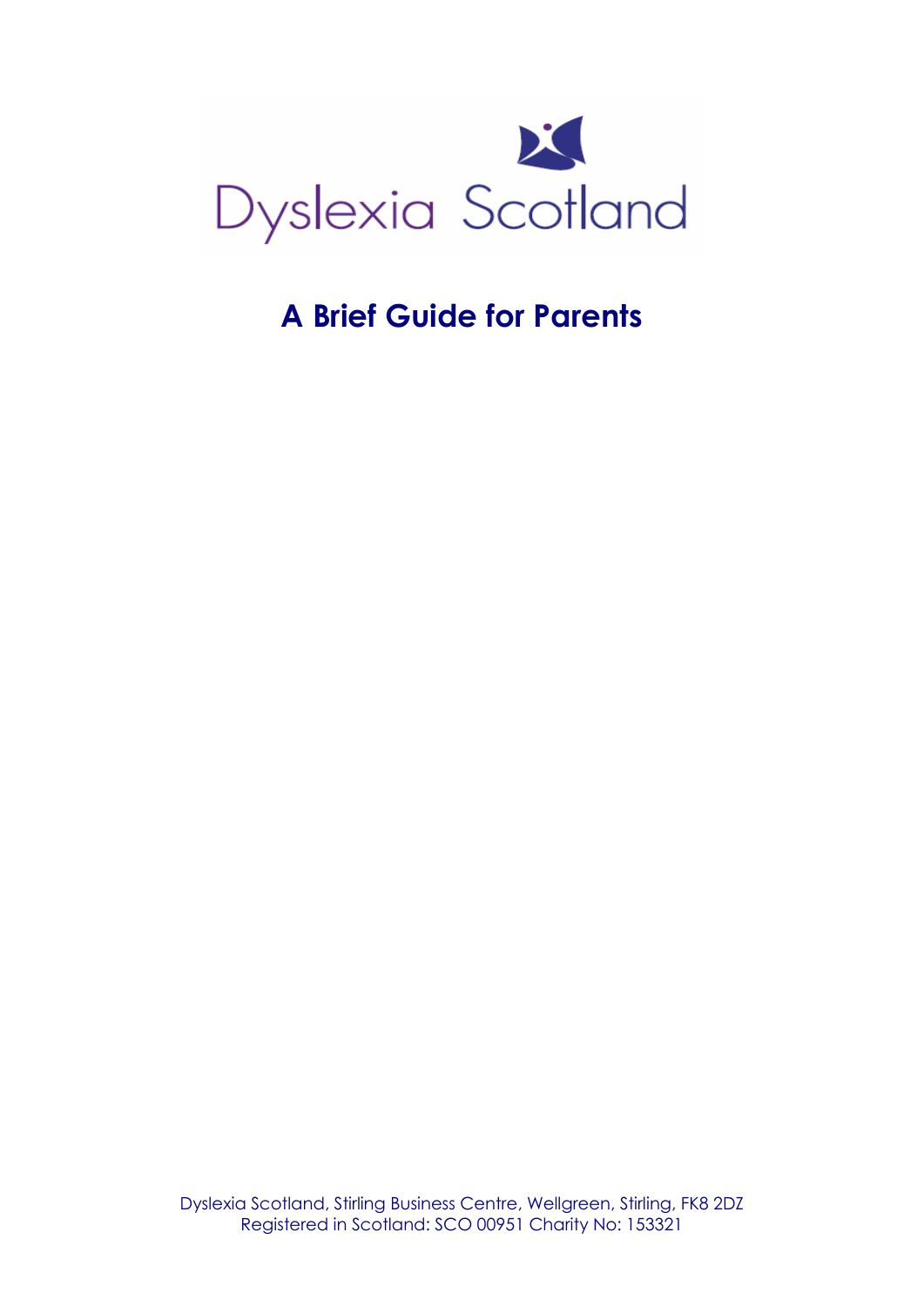

Dyslexia Scotland is a national voluntary organisation supporting people with dyslexia in Scotland. The headquarters are located in Stirling, with a network of volunteer-led branches across Scotland.

Amongst many other things, Dyslexia Scotland and its network of branches strive to raise awareness of the nature of dyslexia and how it can affect children, young persons, and adults in all aspects of their daily lives. Dyslexia Scotland provides a service which is unique in Scotland giving advice, information, and support to people with dyslexia, their families, teachers, employers and to other professionals who have an interest in dyslexia.

On behalf of people with dyslexia in Scotland, Dyslexia Scotland responds to consultation documents issued by the Scottish Government and aims to influence the educational policy of both central and local government. Dyslexia Scotland representatives attend meetings of all manner of formal and informal bodies to ensure that the voice of people with dyslexia in Scotland is heard by those who should hear it.

**Dyslexia Help-line:** A confidential telephone Help-line service is in operation, run by experienced knowledgeable staff. The Help-line is open Monday to Friday from 10.00 a.m. until 4.00 p.m. The calls are about all aspects of dyslexia and if you would like to discuss your individual circumstances, with an independent person, then Dyslexia Scotland has dyslexia advisors who can assist you. The number to call is: 0844 800 8484.

**Membership:** Anyone can become a member of Dyslexia Scotland for a nominal annual subscription. Members are kept up-to-date on advancements in the world of dyslexia as well as on the activities of Dyslexia Scotland and its local branches. Membership application forms are available on request.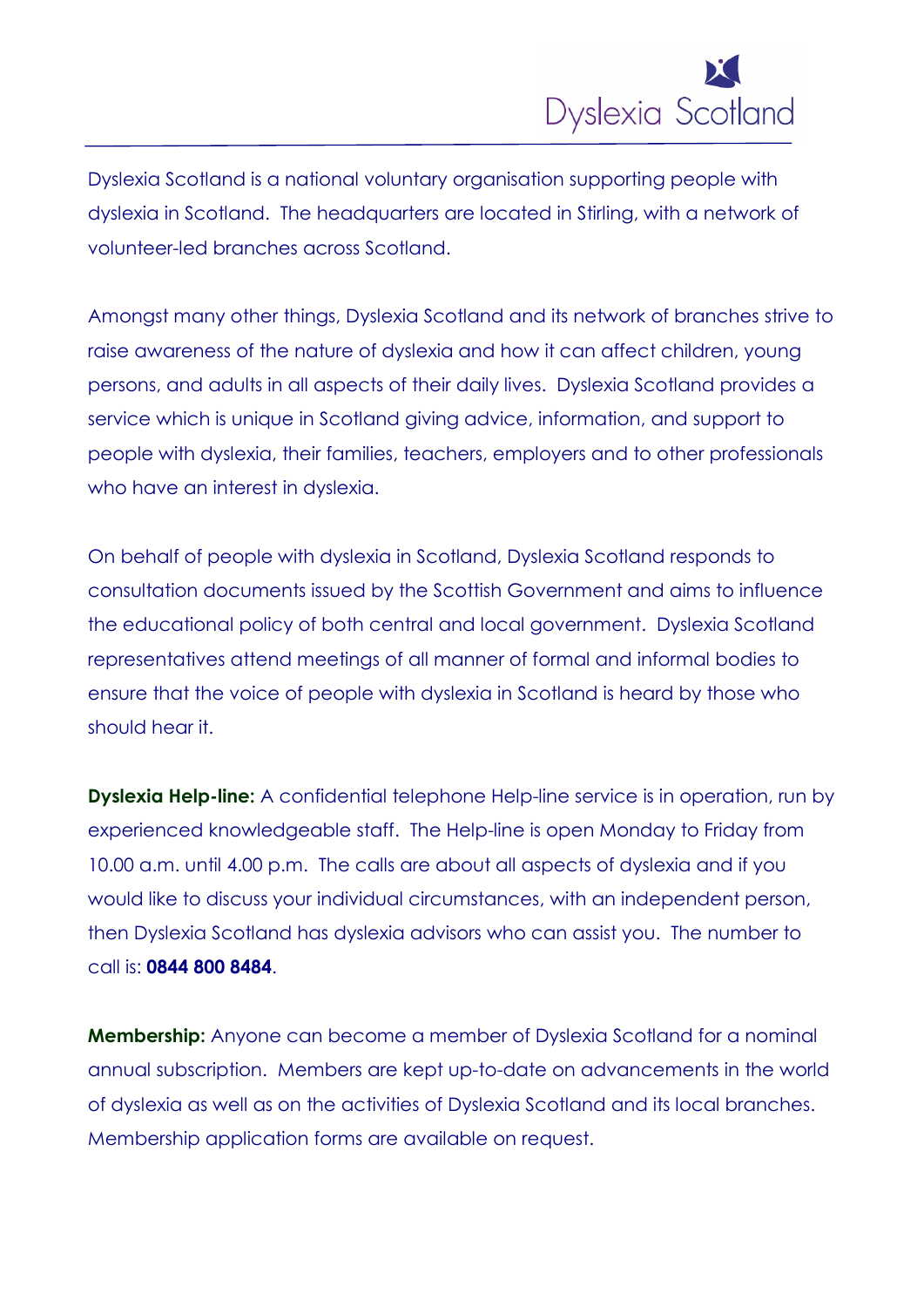National Tutor List: This is an "information only" service. Application forms for prospective tutors are available on request. People who require the services of a tutor should contact Dyslexia Scotland for the relevant details.

**Presentations:** Dyslexia Scotland is experienced in presenting Workshops/Talks/Seminars for all manner of situations. These can be arranged for professional and non-professional groups with in-service training designed to suit your individual requirements. Dyslexia Scotland also runs National Conferences, seminars and road shows to raise awareness about dyslexia to a range of different audiences.

Information and Advice: Dyslexia Scotland works with a range of practitioners and providers to develop and co-ordinate materials and resources for teachers and others who work with people with dyslexia. Further details can be found on: www.dyslexiascotland.org.uk

Assessments: Dyslexia Scotland can provide information about chartered psychologists prepared to carry out independent assessments.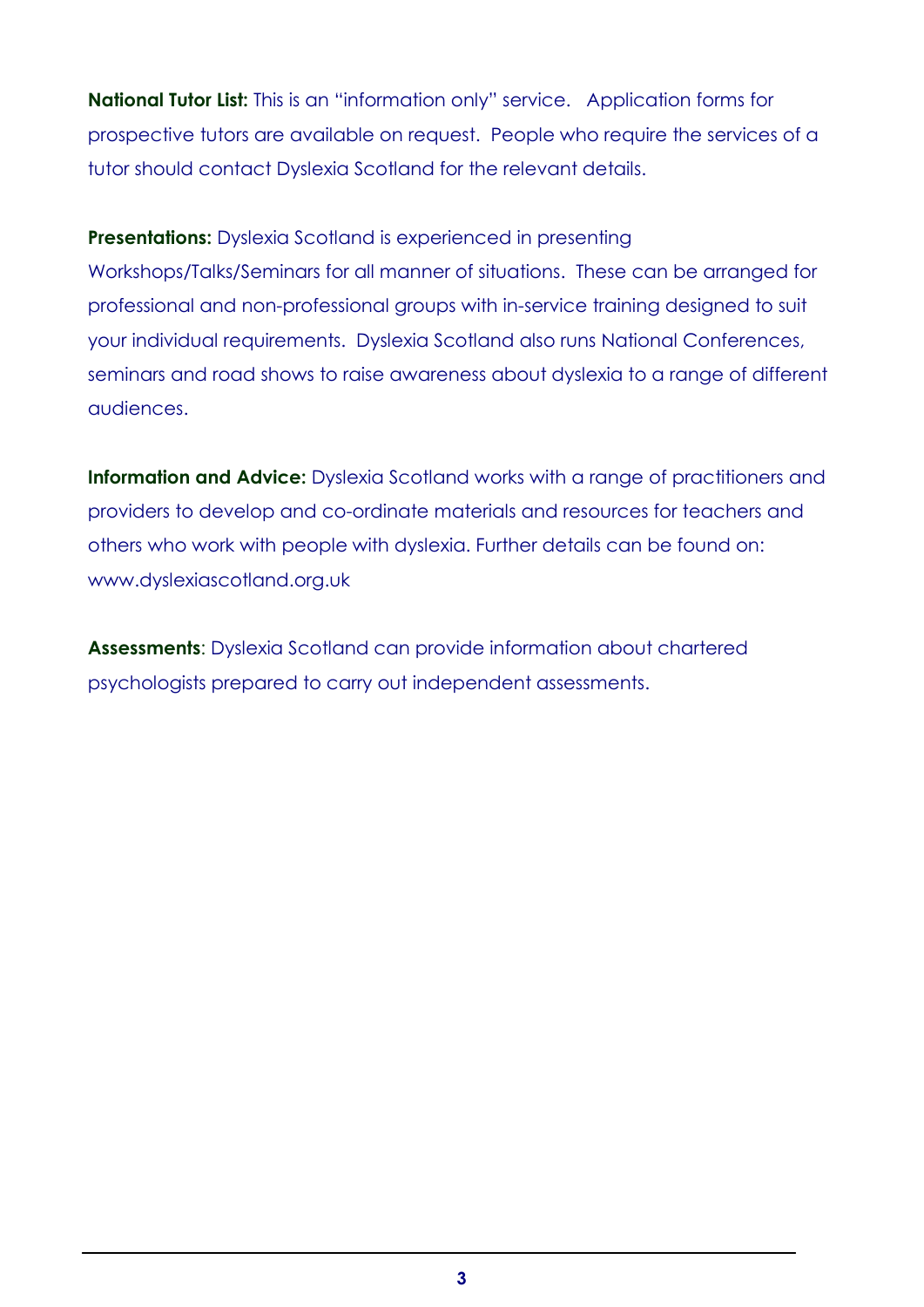## WHAT IS DYSLEXIA? Working definition of dyslexia: January 2009

The following working definition of dyslexia has been developed by the Scottish Government, Dyslexia Scotland and the Cross-Party Group on Dyslexia in the Scottish Parliament. This is one of many definitions available. The aim of this particular working definition is to provide a description of the range of indicators and characteristics of dyslexia as helpful guidance for educational practitioners, pupils, parents/carers and others. This definition does not have any statutory basis.

Dyslexia can be described as a continuum of difficulties in learning to read, write and/or spell, which persist despite the provision of appropriate learning opportunities. These difficulties often do not reflect an individual's cognitive abilities and may not be typical of performance in other areas.

The impact of dyslexia as a barrier to learning varies in degree according to the learning and teaching environment, as there are often associated difficulties such as:

- auditory and/or visual processing of language-based information
- \* phonological awareness
- \* oral language skills and reading fluency
- \* short-term and working memory
- \* sequencing and directionality
- \* number skills
- \* organisational ability

Motor skills and co-ordination may also be affected.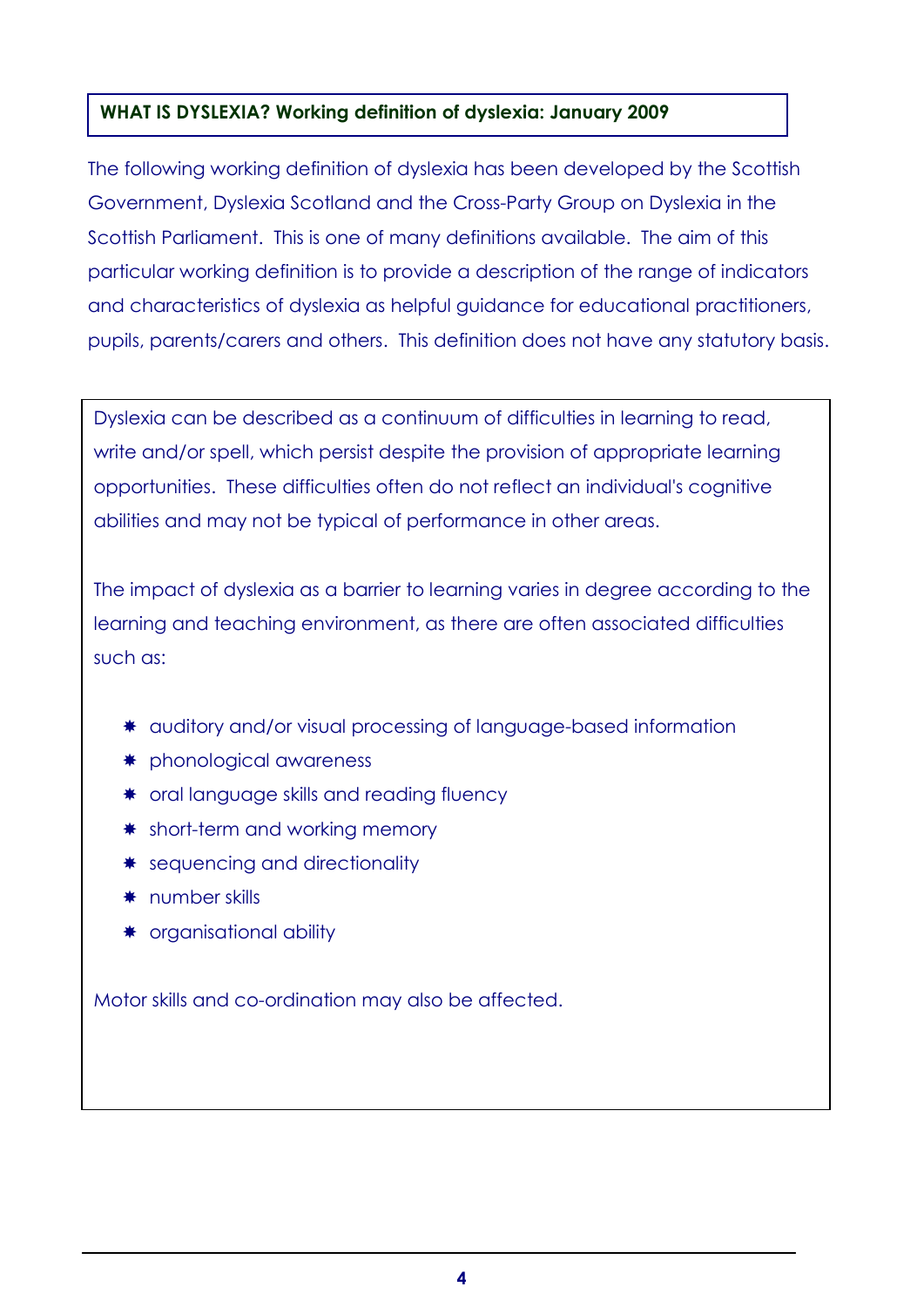Dyslexia exists in all cultures and across the range of abilities and socio-economic backgrounds. It is a hereditary, life-long, neuro-developmental condition. Unidentified, dyslexia is likely to result in low self-esteem, high stress, atypical behaviour, and low achievement.

Learners with dyslexia will benefit from early identification, appropriate intervention and targeted effective teaching, enabling them to become successful learners, confident individuals, effective contributors and responsible citizens.

People with dyslexia can be talented in many ways e.g. they can have strongly developed spatial awareness, have good problem solving skills and can often present themselves well orally.

## WHAT ARE THE INDICATORS OF DYSLEXIA?

Many of the following characteristics, but not all, **may** be present and each individual will have his own individual combination of strengths and weaknesses.

### General indicators

- \* Underachieves academically
- \* May perform well orally but finds difficulty with reading, writing and spelling
- \* Spells phonetically or erratically
- \* Low tolerance of own lack of achievement
- \* Restlessness, poor concentration span, inattentive, forgetful
- \* Can be considered clumsy.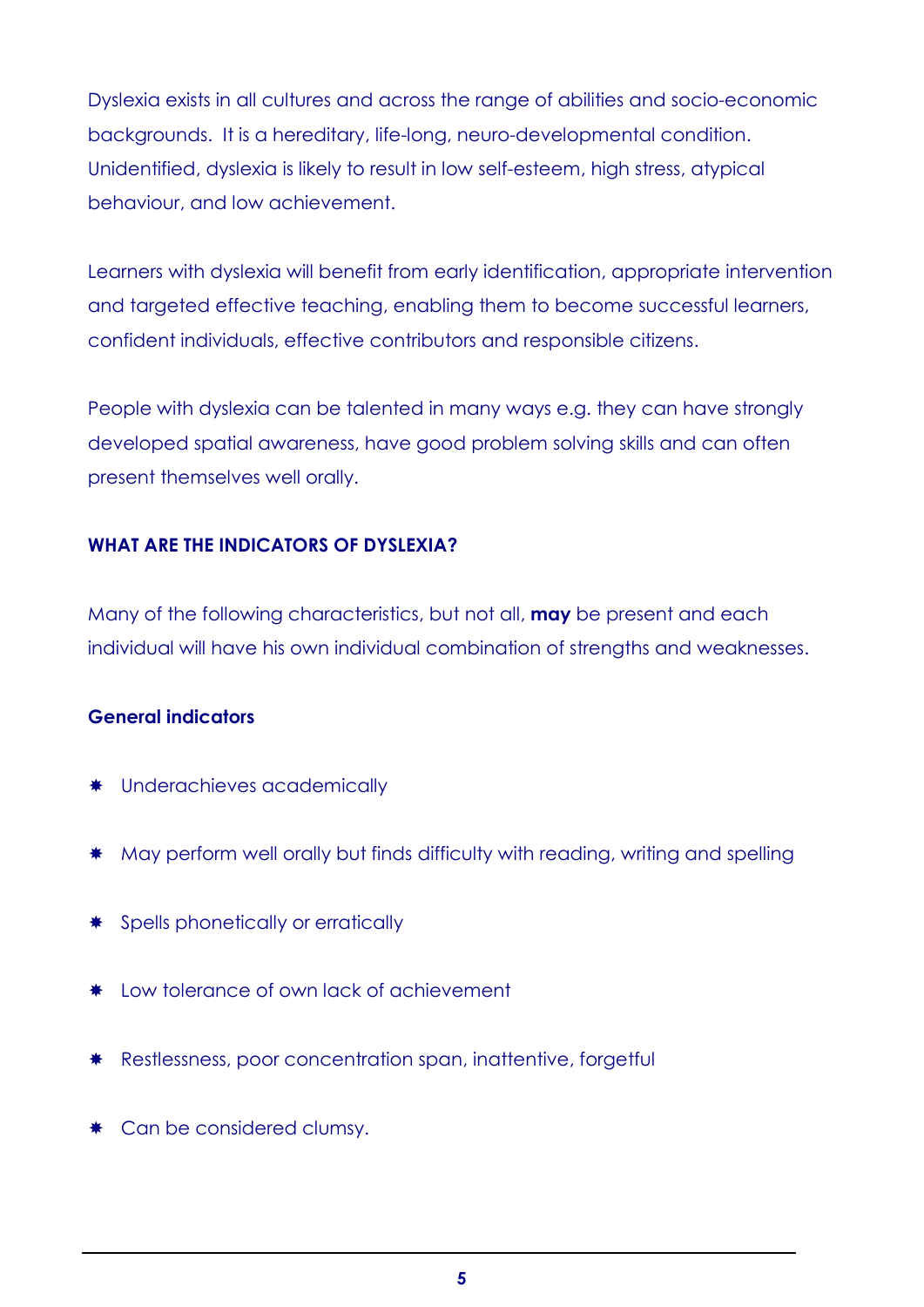## Indicators of auditory processing difficulties

- **\*** Poor articulation
- **\*** Misuses words
- \* Incorrect or confusing sentence structure
- **\*** Difficulty learning and remembering new or unfamiliar words
- \* Confusion of syllables in speech ephelant, sghapetti
- $*$  Confusion of sounds in speech e.g. f /th /v
- **\*** Difficulty recognising rhyming words

### Indicators of visual processing difficulties

- \* Says the words move around the page or the text is glaring at him
- \* Has difficulty copying
- \* Eyes may become inflamed when reading, complains of headaches
- \* Often loses the place when reading

## Indicators of short term (working) memory, both auditory and visual

- **\*** Difficulty in remembering instructions
- $*$  Difficulty in learning alphabet, days of the week, months of the year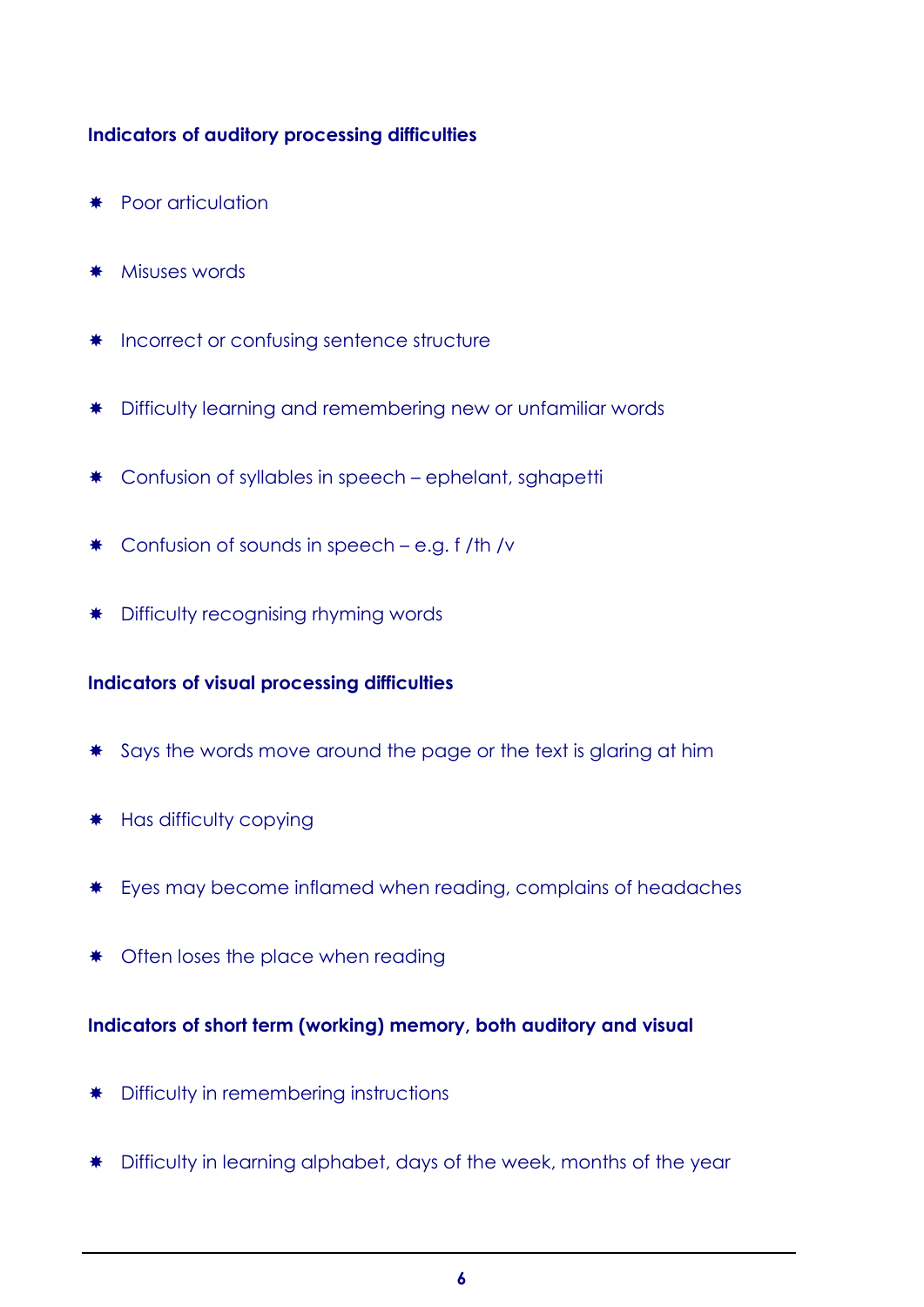- \* Tendency to forget names of common objects and people
- \* Difficulty with rote learning of multiplication tables and number bonds and other sequences
- **\*** Forgetting what he was going to say, while waiting for a pause in the conversation or in the middle of a sentence

### Indicators of directional confusion

- \* Reversals in letters when writing and/or in numeracy which persists after the age of eight years
- \* Poor sense of direction e.g. confusion of left and right
- **★** Difficulties in learning to use a clock or watch

## Indicators of poor physical co-ordination

- **\*** Difficulties in doing up buttons
- **\*** Difficulties with handwriting
- **\*** Difficulties tying shoelaces
- **\*** Difficulties with swimming
- **\*** Finds ball games difficult. Often misses catches

### Indicators of poor organisational skills

**\*** Organising himself and his equipment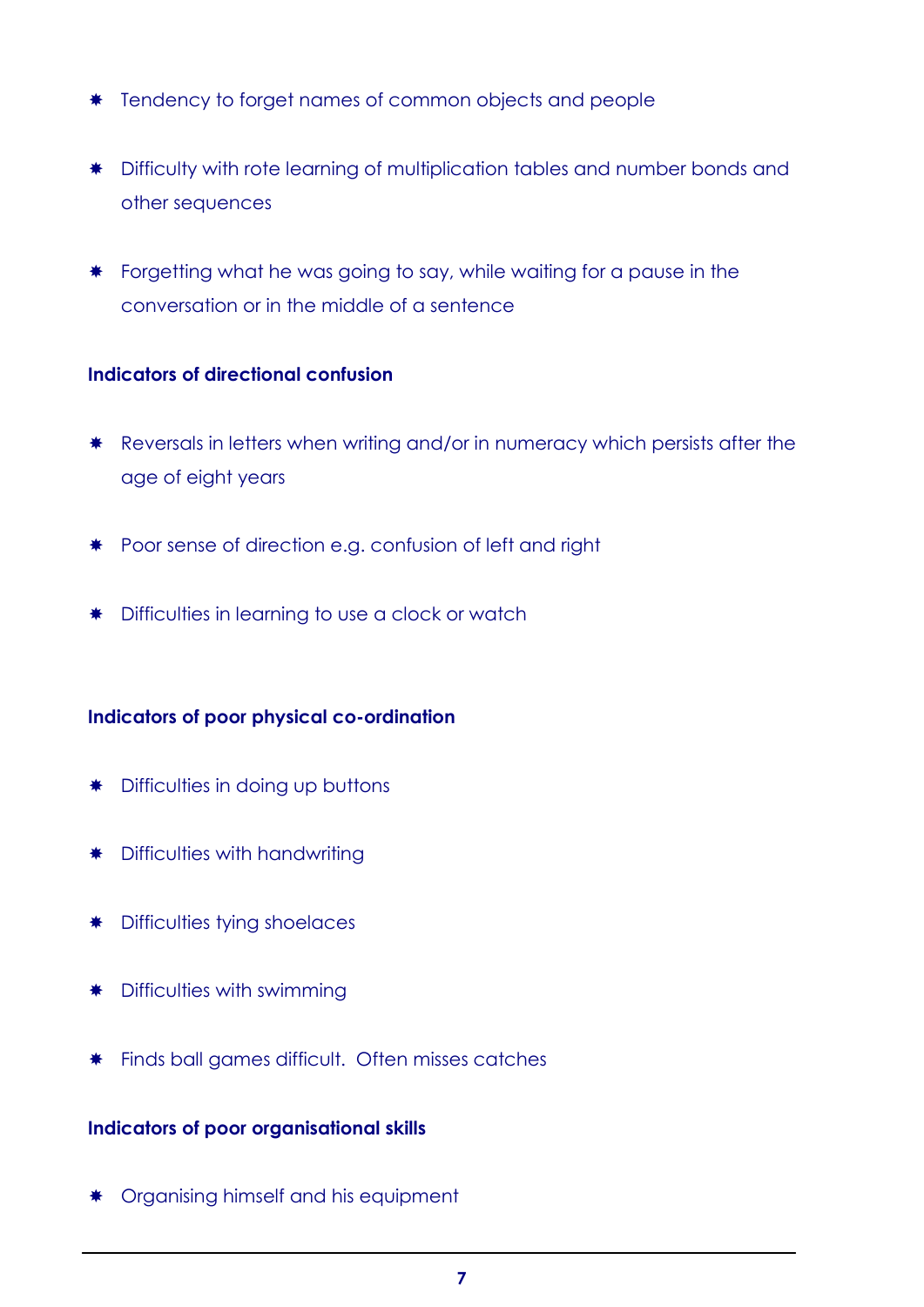- **\*** Organising his written work
- **\*** Organising his timetables

#### Essay Writing Difficulties

- **\*** Finds it difficult to plan and organise essays
- **\*** Difficulty with punctuation.
- \* Lack of paragraph concept
- **\*** Faulty grammar and syntax
- **\*** Slow laborious writing
- **\*** Insecure spelling
- Vocabulary confusions
- \* Inaccurate proof-reading

### Study Skills and Exams

- \* Inability to take notes at speed
- \* Lack of organisation in notes
- **\*** Difficulty in understanding own notes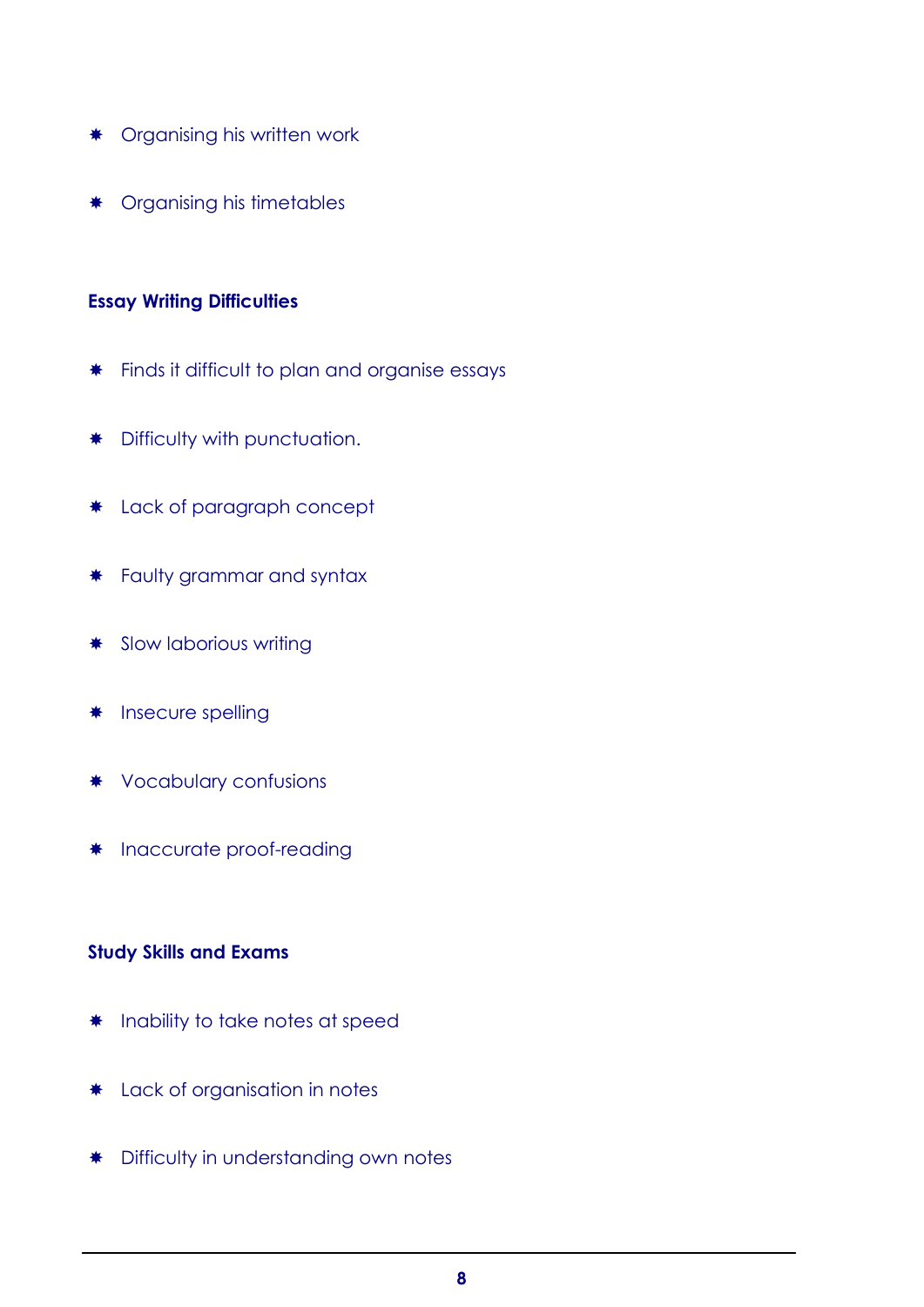- \* Inability to organise notes for study and revision
- **\*** Lack of skill in knowing how to study and revise
- **\*** Misreading examination instructions and questions
- **\*** Finds it difficult to organise use of time in an examination
- \* Lack of examination proof reading skills

Difficulties can range from mild to severe. However, if dyslexia is identified, and learners are given positive encouragement combined with strategies to help overcome their difficulties, there is no reason why people with dyslexia cannot reach their full potential.

People with dyslexia can be extremely:

- \* Imaginative and creative
- \* Adaptable and resourceful
- \* Practical
- \* Sensitive to the needs of others
- \* Given appropriate help and understanding they can excel in many subjects within the school curriculum

Many famous and successful people are dyslexic. Some are listed below.

- \* Sir Jackie Stewart Three times Formula One World Champion
- \* Richard Branson Owner of Virgin
- \* Johnny Depp Actor
- \* Albert Einstein Physicist
- \* Walt Disney Founder of the Disney Empire
- \* Jamie Oliver TV chef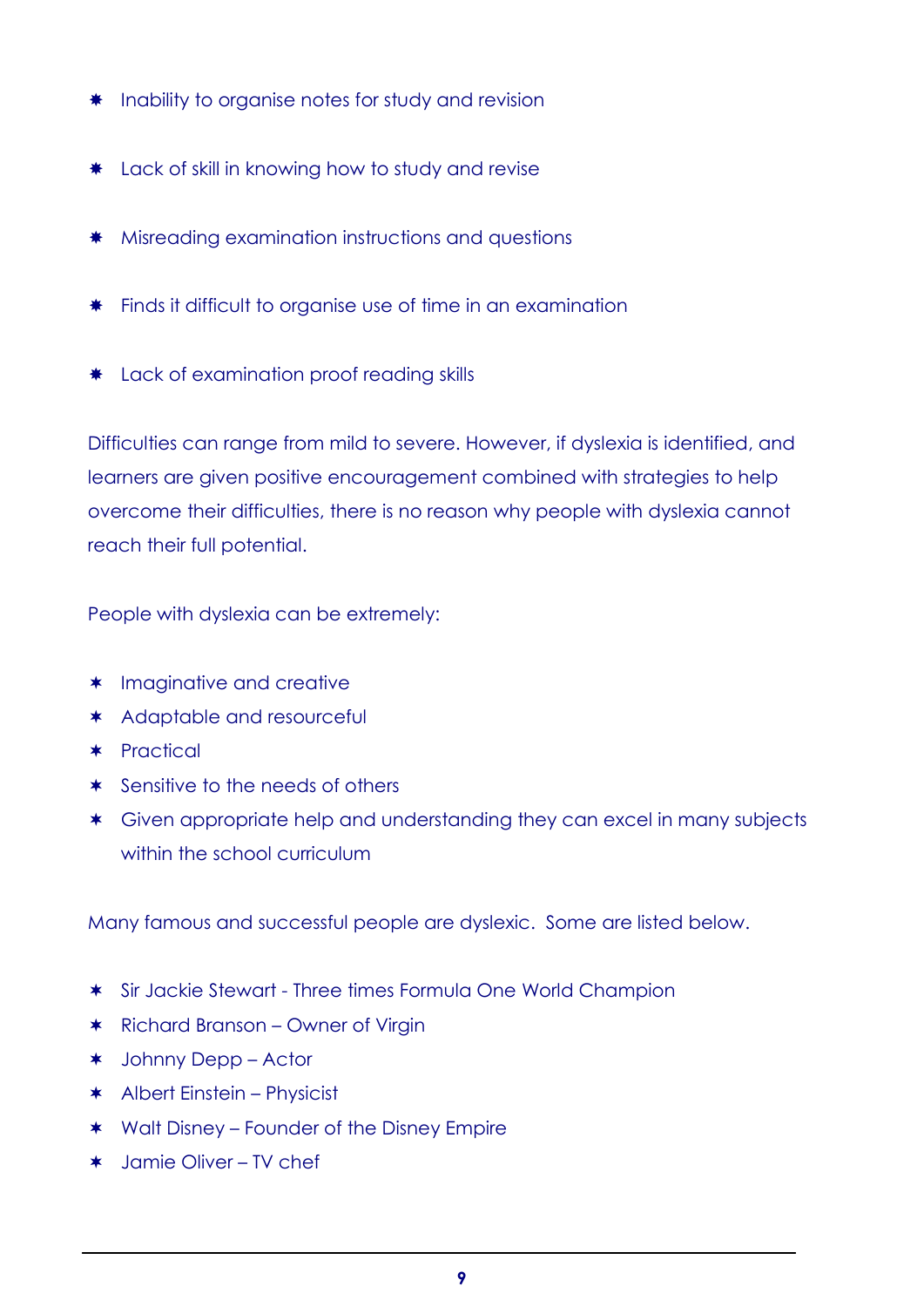#### SO WHAT'S NEXT?

If the child's basic skills of reading, writing and numeracy do not appear to match his overall ability this may lead to frustration and anxiety and to possible behavioural problems.

Parents often have helpful insight into the nature of their child's difficulties.

Remember you are a key player in your child's education and it is important that you discuss any concerns you have at the earliest opportunity.

In the first instance, contact the relevant member of school staff to share your concerns and any information you have about your child and the difficulties he is experiencing in school. Your contact may be the Class Teacher, Head-teacher or Depute, Guidance Teacher or Principal Teacher with responsibility for Pupil Support. In all instances do ask for any agreements and discussions to be put in writing.

It is in your child's best interests if you can maintain a positive relationship with his teachers. You should also expect your concerns to be listened to and your child's difficulties to be fully investigated.

Schools can undertake assessments that can identify children who are dyslexic and the process may happen without you being aware of it. As a parent you can also request that a school undertake assessments and it is best to make this request in some kind of permanent format e.g. writing, audio tape etc.

It is important to remember that **PRIOR** to any teacher or psychological assessments being carried out, eye examinations and hearing checks must have been undertaken. It is important to rule out acuity problems before cognitive testing takes place.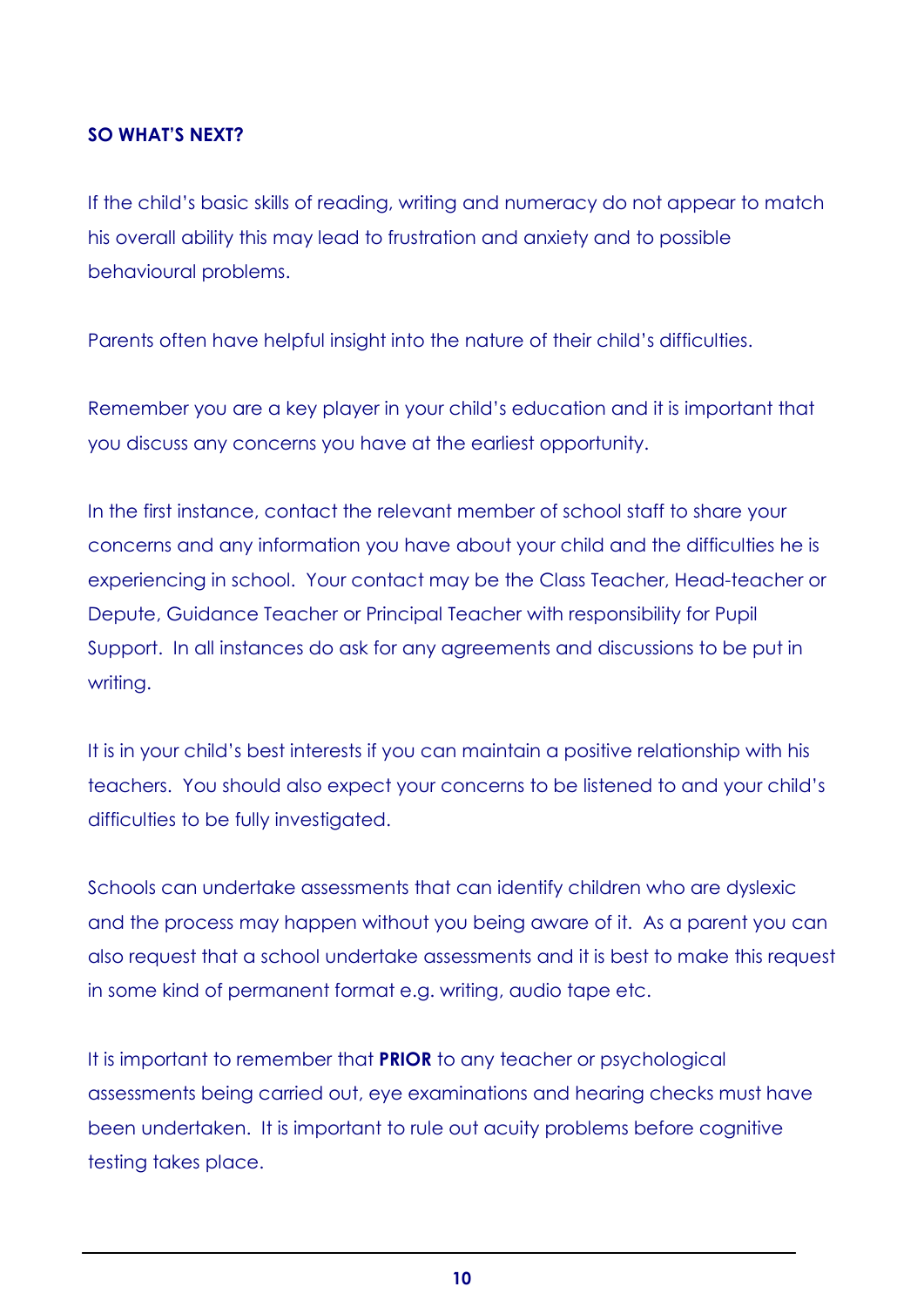The Support for Learning Teacher may also work in collaboration with an educational psychologist where the difficulties are more complex. In some instances the educational psychologist may be asked to carry out a psychological assessment that may highlight specific concerns as well as highlight any particular strengths. If you feel that it is necessary you can request that it is an educational psychologist who carries out an assessment with your child. The local authority must do this unless it deems the request unreasonable.

Educational psychologists are generally based at the local education authority and can be contacted directly by parents.

It may be appropriate for your child to have other types of assessments. This could be from a speech and language therapist, occupational therapist or from an optometrist for possible visual difficulties.

Assessments should help to inform teaching practice. You and your child should be kept fully informed by the school and included in any discussions to assess findings, and to decide suitable interventions to help your child learn and to meet his needs in the classroom.

Schools may use an Individualised Educational Programme (IEP) to record and review teaching provision considered appropriate for the individual child. Regular reviews can help to ensure that the strategies put in place are effective, and adapted or changed if necessary.

Only if a child has very complex problems involving a number of agencies will they require a co-ordinated support plan. This is a legal document, which records information about the support the Education Authority and other agencies provide for the child. Enquire, has published a Parents Guide to the new Additional Support for Learning (Scotland) Act 2004. It can be downloaded from its website (www.enquire.org.uk) or from Dyslexia Scotland's website (www.dyslexiascotland.org.uk). Alternatively, you can call Enquire for a postal copy (0845 123 2303). It includes information about Co-ordinated Support Plans.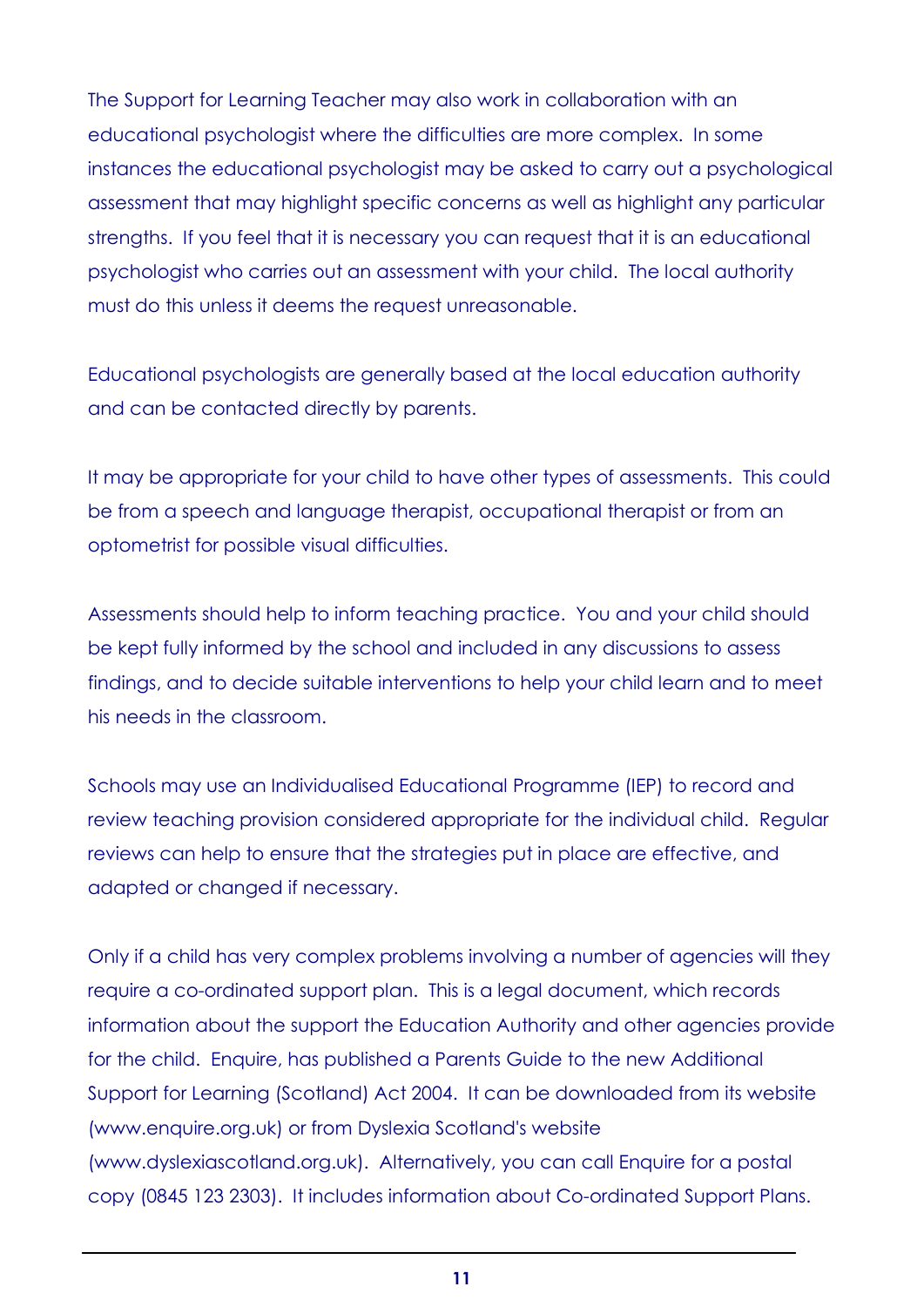It is important to remember that the Education Authority and the school are responsible for making sure that children receive the support required.

Remember to ask for minutes of meetings, and copies of any reports or assessments carried out on your child.

You may find it useful to take a friend or relative to any meetings you have with your child's school.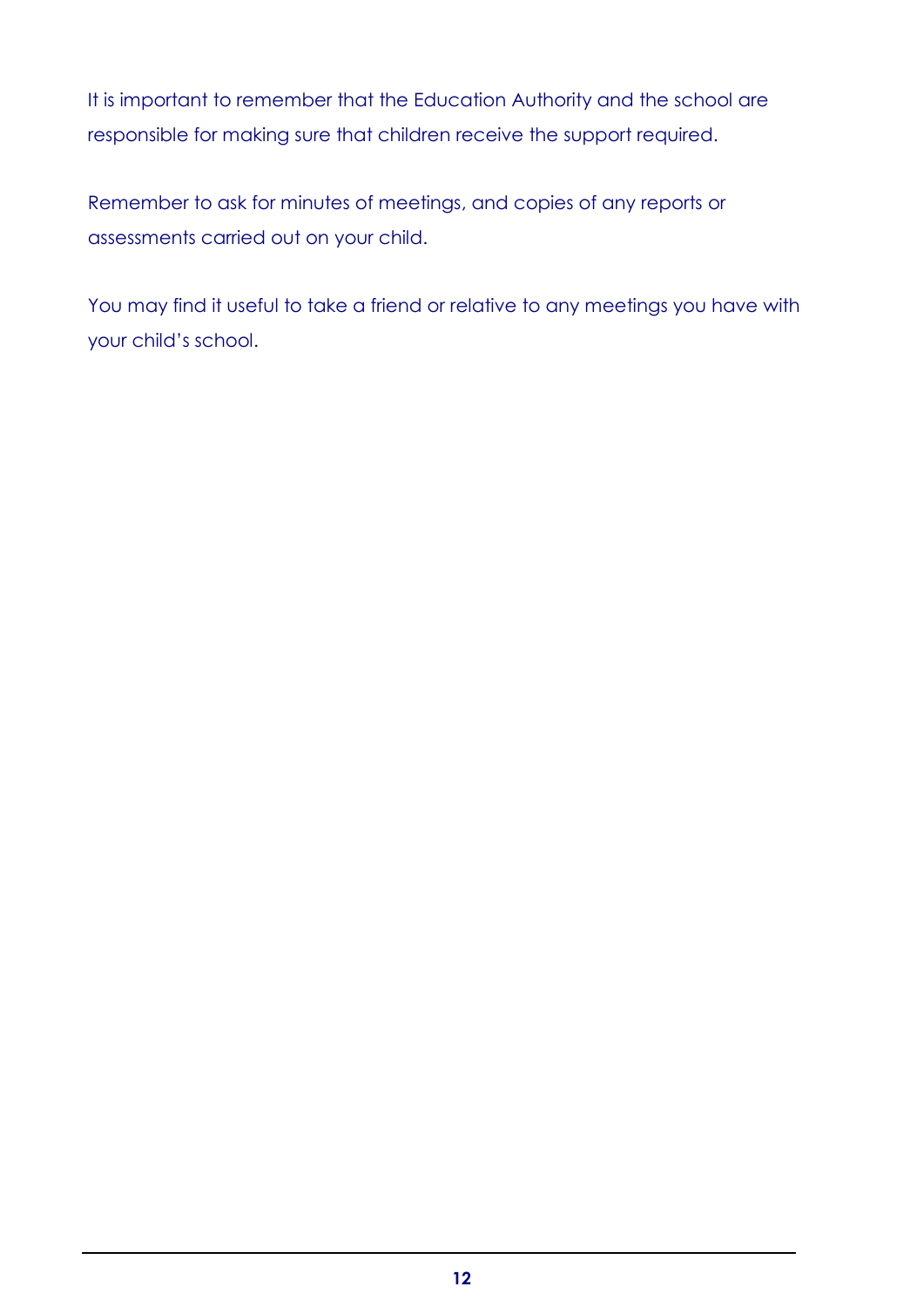## A S S E S S M E N T S

So you would like to have your child assessed - how do you go about this? The previous section described possible ways that assessments can take place. The following flow-chart gives you the routes available. Dyslexia Scotland does advise that when requesting the assessment of a learner, the request should be in a permanent format i.e. in a letter, in an email, on an audio tape etc.

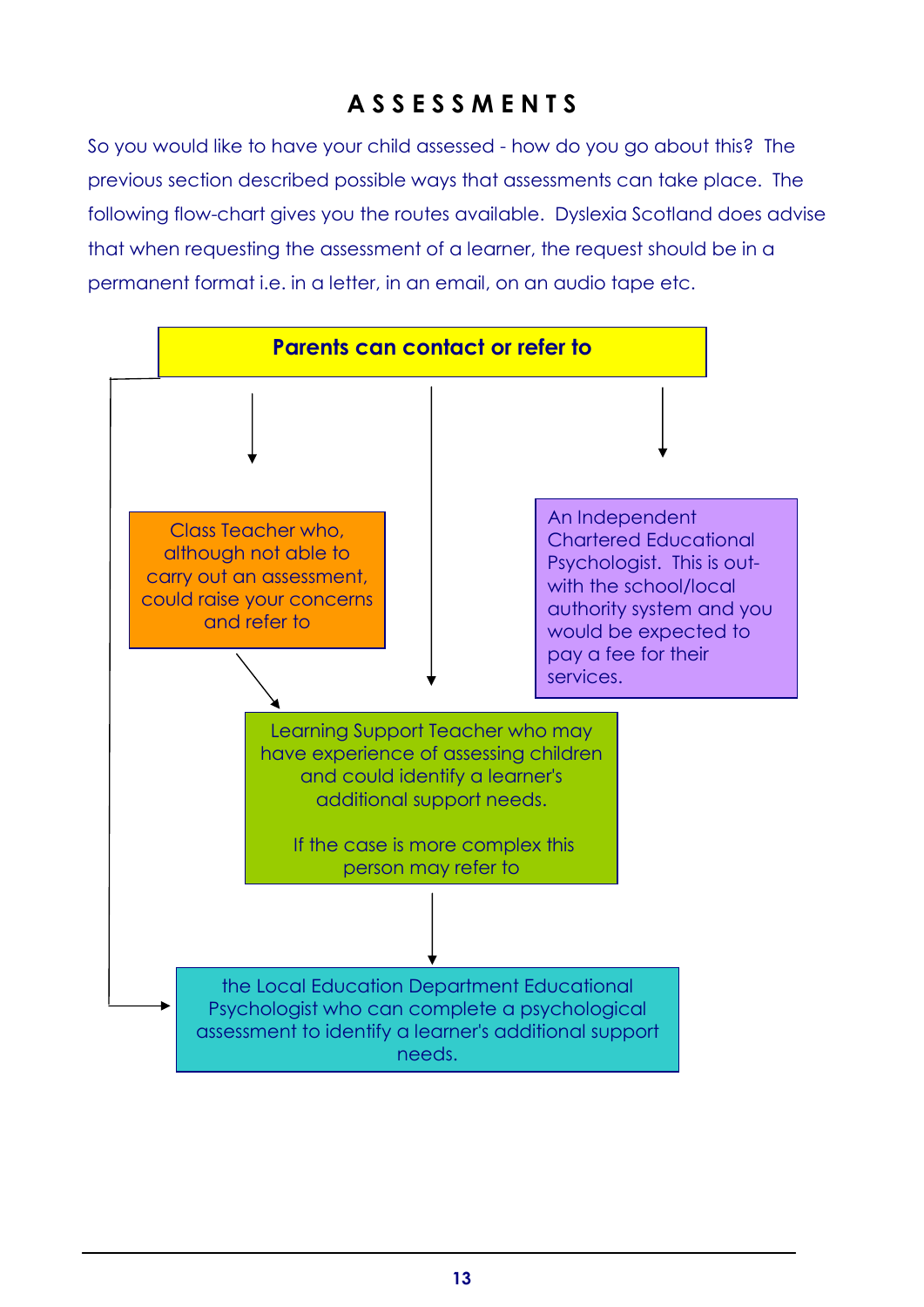## SUPPORTING THE DYSLEXIC CHILD AT HOME

Parents and carers should be aware that children with dyslexia, due to their processing difficulties, may have to work much harder than their peers, and may often achieve less. Therefore by the end of the school day they can come home exhausted and sometimes with their self-esteem shattered.

Support, encouragement and understanding are needed in order for the child to have enough self-confidence to keep trying and to realise he is not stupid.

The dyslexic child should not be expected to finish uncompleted schoolwork at home on a regular basis. If this happens often, share your concerns with the teacher.

Help your child to be more organised. For example, helping with the packing of schoolbooks and getting to school on time. You could make a colour-coded timetable so that he knows that on the 'green day' he needs to pack his PE kit etc. Establish a routine for homework and try to keep distractions to a minimum. Since the child with dyslexia will take much longer than his non-dyslexic friends, a realistic limit should be agreed with the school so that there is time for other interests. If the school has an after school homework club encourage him to use it; great for taking the pressure off family life! Praise work well done and do not point out every mistake.

Think carefully before making a fuss about your child watching "too much" television. Many children learn things from television that they cannot learn from books. Rather, watch factual programmes together and on occasion discuss them.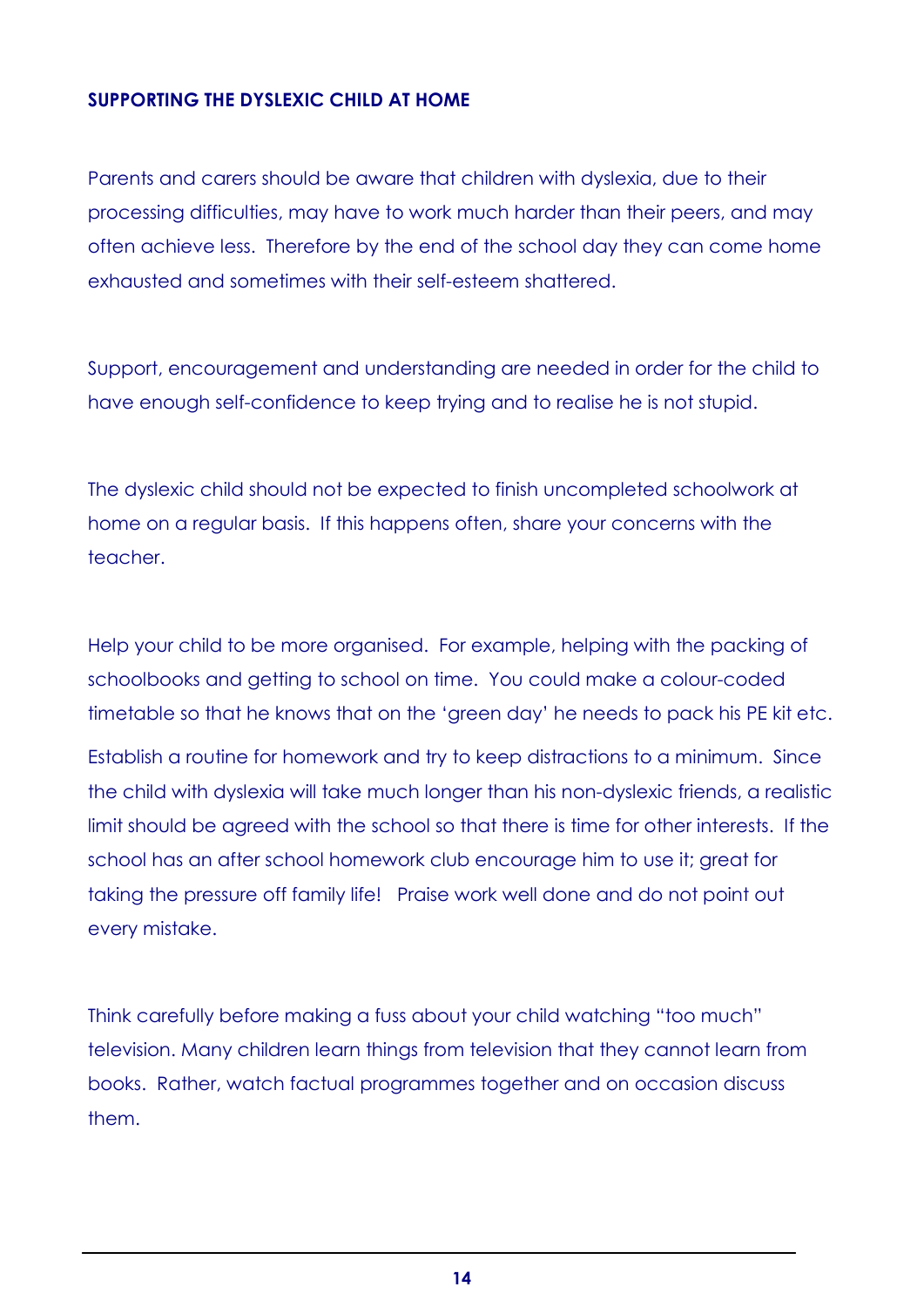Read to him, or if this is not practical CDs or MP3 downloads of good stories can be available from some local libraries and online.

## BE PATIENT

- o Avoid failure at home he gets enough at school. Home should be a safe place.
- o Don't show your anxiety. Try to be calm and encouraging.
- o Talk to him about his problems He knows what they are and may blame himself for them.
- o Encourage him to try things for himself; tie his shoelaces, his tie, tell the time, use the phone, make toast.
- o Give him props to tell left from right, e.g. put his bicycle bell on the left handlebar so that he can ride on the "bell-side" of the road.

## BE POSITIVE

- $\triangleright$  Encourage him and praise him for the things he can do well.
- $\triangleright$  Read aloud to him, no matter what his age, as much as you can.
- $\triangleright$  Take time to play games with him, especially those using words, as long as they are fun. Home should be a "relaxing place" not a "remedial teaching place".
- $\triangleright$  Establish a routine for him and try to keep distractions to a minimum.
- $\triangleright$  Ask for his school timetable and help him use strategies to be organised.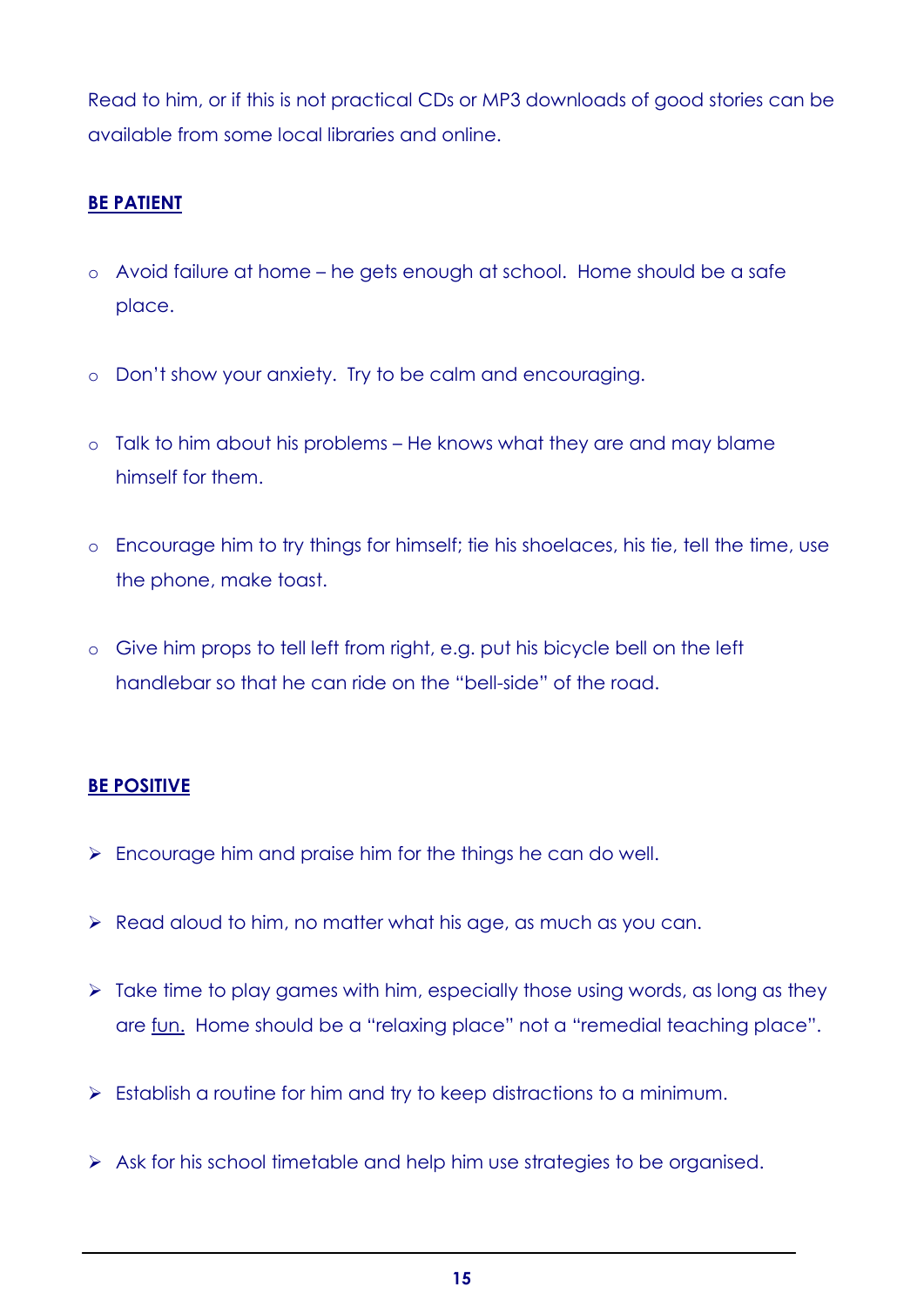- $\triangleright$  Point out and praise those things he gets correct.
- **Dyslexia should not be used as an excuse for poor work.**

## BE COMMUNICATIVE WITH THE SCHOOL

- Create good parent/teacher relationships.
- **←** Set up a communications network at school and keep it going.
- $+$  If a new teacher arrives, introduce yourself.
- Do not assume that reports and information will automatically be passed onto everyone who needs them; politely and diplomatically make sure that they are.
- Nip any potential problems in the bud. If your child forgets to hand in homework repeatedly, work out a strategy to counter this.
- Forgotten work? You could check his bag every night and ask that his teacher checks it every morning.
- $+$  If he forgets to write notes in his jotter visit his teacher and explain the problem – ask her to provide a note of what is required. Have a classmate's phone number to hand so that you can quickly check with another student what is being asked for.
- Appreciate any efforts being made by the School Staff to help.
- \* Keep copies of any documentation between yourself and the school. If assessment or tests have been carried out; ask for copies.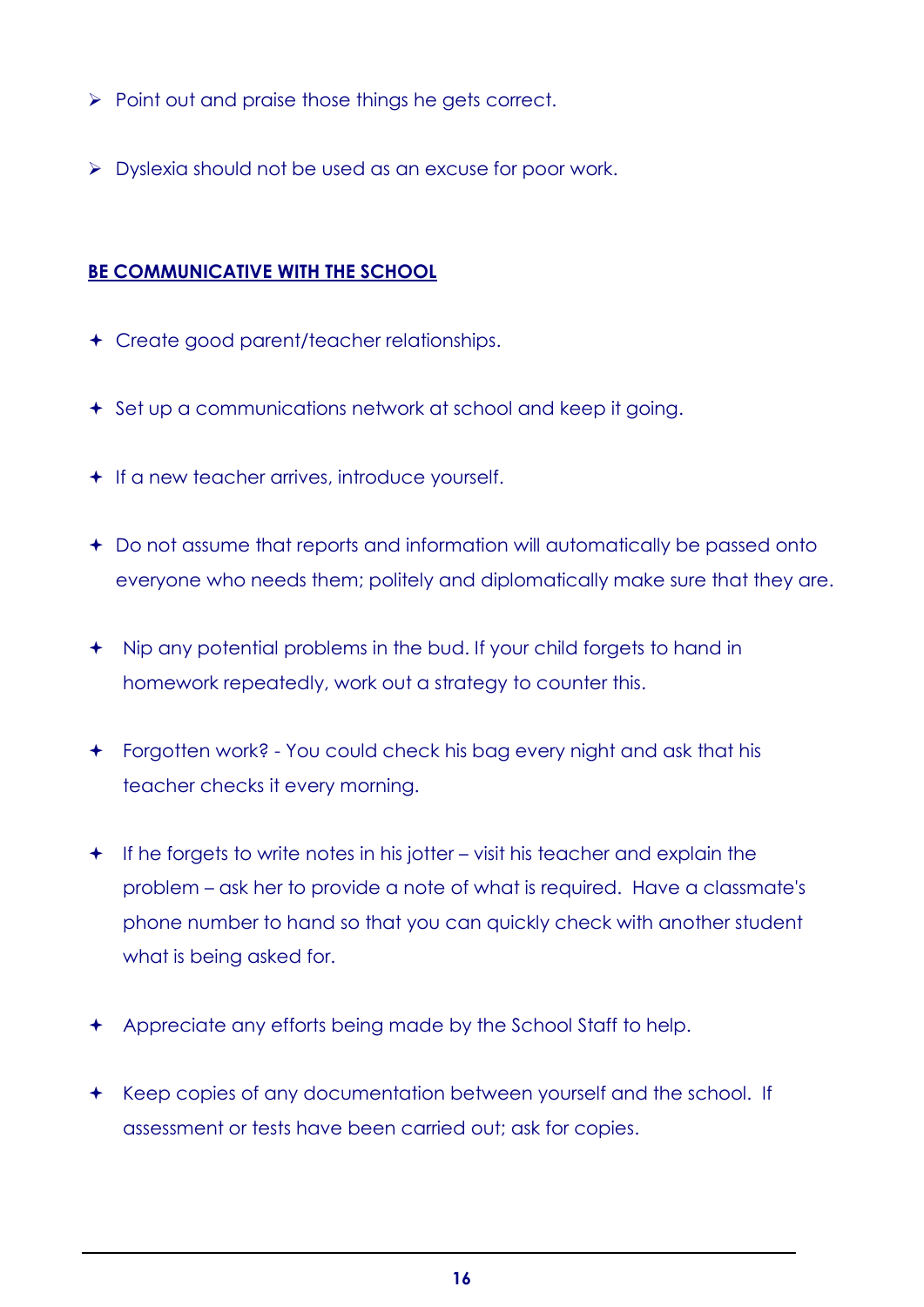If you are unsure about what the school and/or the authorities are doing - ask questions. It can be a daunting prospect but asking is the best way of finding out what is or is not happening.

Both the School and the local authority should have policies on how to deal with children who have additional support needs – you could ask for copies of these documents.

## HOMEWORK

## Younger children

- \* Try doing homework in shorter time segments i.e. blocks of 15-20 minutes. Your child may concentrate better over the shorter time and also produce better quality work.
- **\*** Try to relate the homework to an element of fun.
- **If the child has access to a computer, and providing you have the backing** of the school, essays, reports, projects etc. could be produced this way.

Spelling is rarely consistent so it does not help to make a child `copy' the word several times. A child with dyslexia needs to be given a structured way in which to learn words.

- $\triangleright$  Try to encourage cursive (joined up) writing.
- $\triangleright$  Limit your target. Don't try to give too many words at the one time.
- $\triangleright$  Have the word in front of the child.
- $\triangleright$  Ask them to say the word.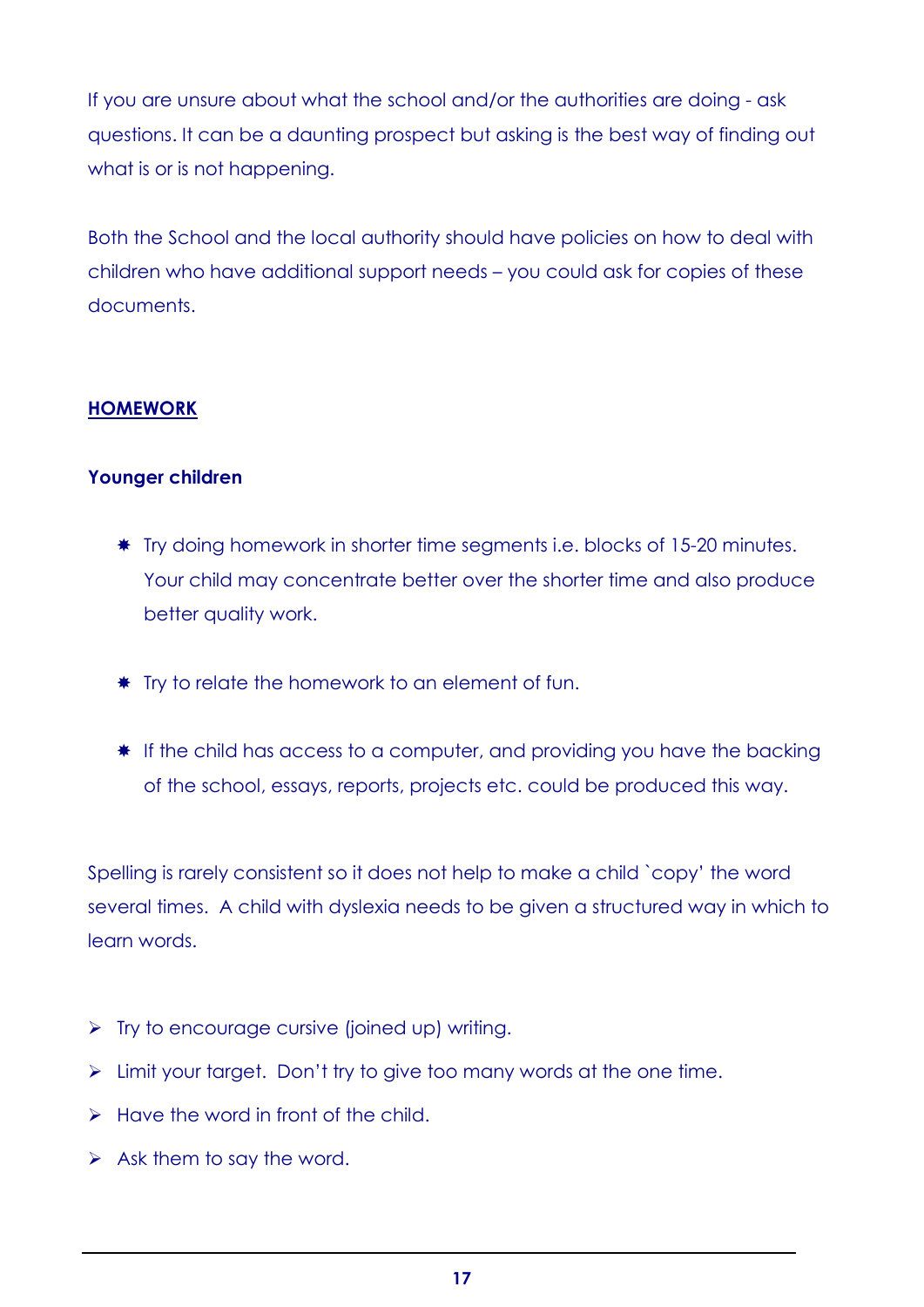- $\triangleright$  Ask them to write the word saying the sound of the letters as he goes, finishing by saying the whole word.
- $\triangleright$  This could be repeated a couple of times using a sand box for him to trace the letters out, magnetic letters, picture word cards etc.
- $\triangleright$  You might want to try asking him to hide the word then say the word and to spell it aloud without any aids.

## **Hints**

- \* Make a set of 'feely' letters. Children can benefit from being able to touch what they are seeing and feel things. It is a more concrete aid.
- \* Computers/Notebooks can make homework much simpler and neater it is also easier for recognising spelling errors and correcting them. A perfect piece of work is a great confidence booster.
- \* Use lined paper, preferably cream or tinted in colour. Praise the content of work rather than criticise the standard of script.
- \* Chunkier pens / pencils or using rubber grips can be beneficial, especially for those that have problems holding or gripping a pen/pencil.
- \* When helping with reading or spelling, try to create a space where the child will feel comfortable.
- \* Try to sit beside them, without restricting their writing arm.
- \* Try to sit facing a wall with no distractions and ensure the area is well lit.

### Before leaving School

• If it is difficult writing the homework down because of the time factor speak to the teacher and ask if they can help. Could the instructions be put on the board at the beginning of the lesson so that there is a longer period of time to write it down?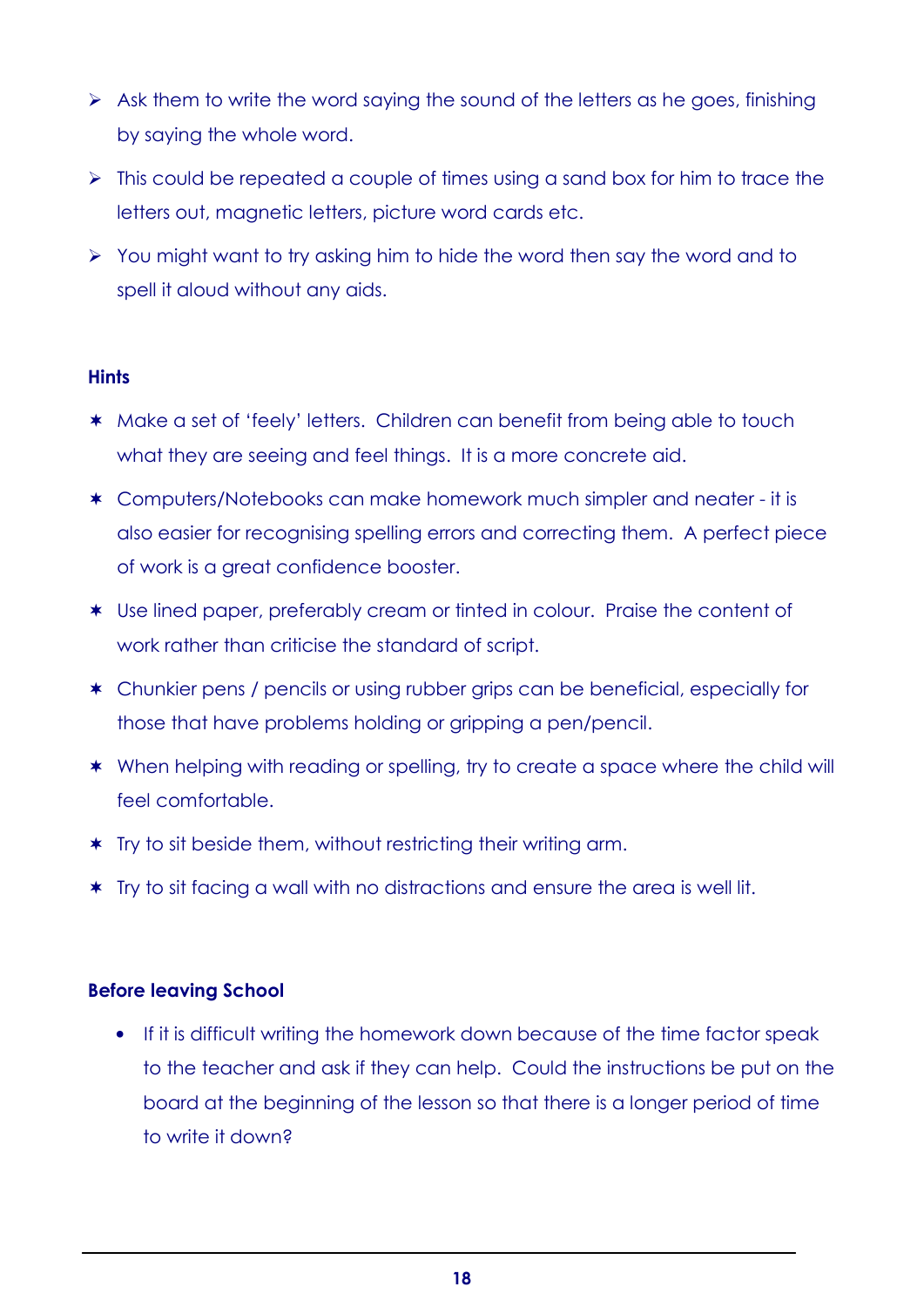• Get the telephone number of a friend in class. If you don't get the homework written down, or you are not clear about what you are to do, you can check with them.

#### Once Home

- Establish a homework routine. If there is a lot of homework, try getting your child to do some immediately after arriving home and then some after tea.
- Try to make sure your child eats before beginning with homework. It is always difficult to concentrate if you are hungry!
- Pick a quiet place without any distractions. That means no television on in the room. Preferably with a table so there is plenty of room to spread out.
- Some people find it easier to work with music playing quietly in the background.
- Have a glass of water nearby.
- Have all homework books, sharpened pencils, eraser, pens, calculator and dictionary to hand before starting.

### Getting Started

- Do the homework needed for the next day first.
- Do the hardest homework first.
- Plan long-term assignments. Do not leave everything until the last night.
- Read through class notes. Look at examples. Remind yourself before you start writing.
- Read instructions thoroughly.
- Read aloud.
- Sometimes explaining ideas to someone else makes everything clearer.
- Take rests, but do not switch on the television.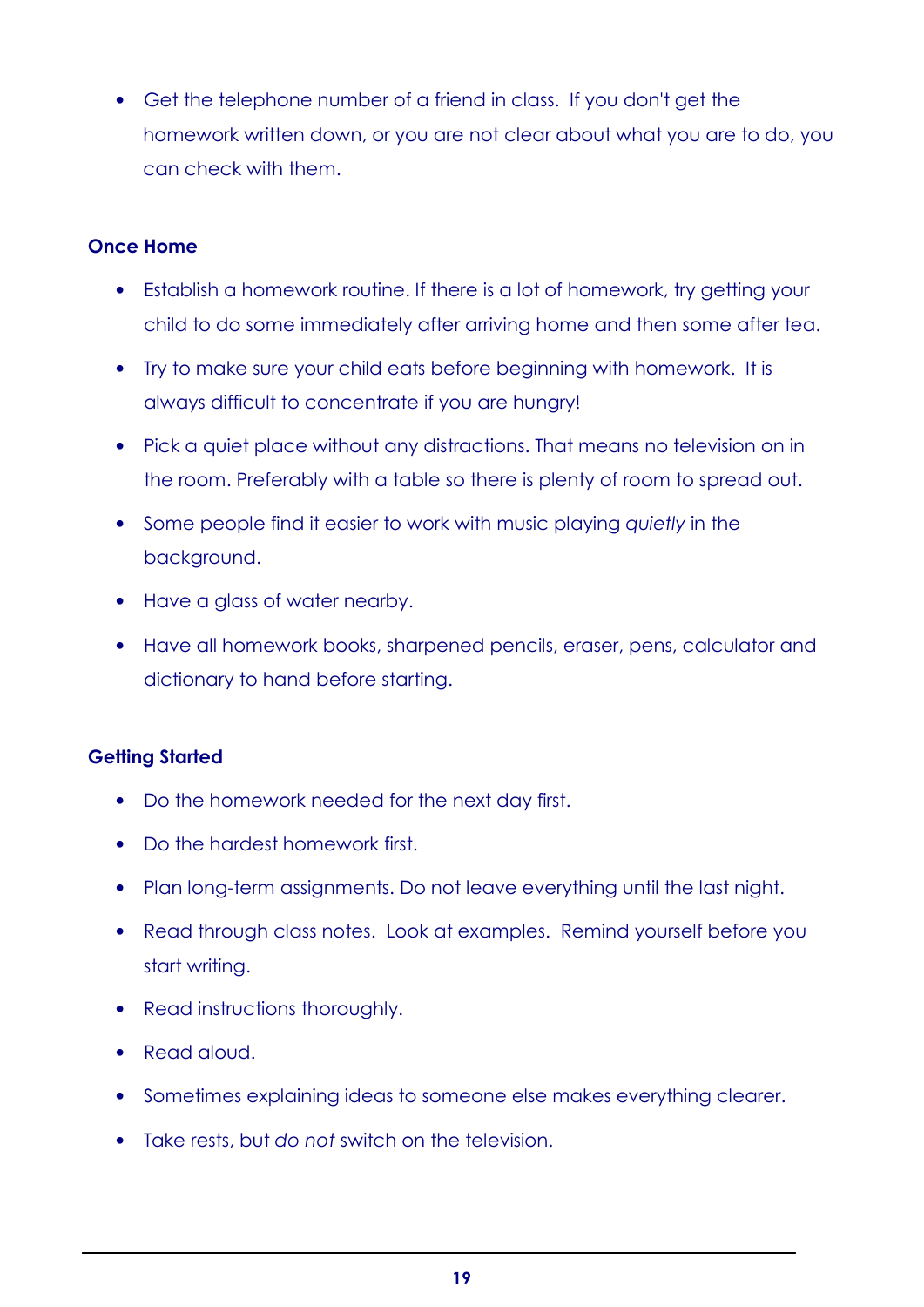## General Tips

- Have a pin-board with a calendar for marking when homework assignments are due.
- Use A4 hole-punched plastic wallets for handouts to avoid dirt and crushing.
- Use different coloured folders for different subjects.
- Make notes/rough workings.
- Use box files and cards to note important points, which can be stored under each separate subject. These will help when revising.
- Make sure you pack your schoolbag the evening before. Check the books against your timetable. Look to see if you will need a gym kit, musical instrument, lunch money etc.
- Use an A5 sized diary to write down the homework. Try to develop a habit of writing in the diary as much as you can.

## Essay Writing

- Read instructions thoroughly. Underline the key words, for example, 'describe', 'discuss' and 'explain'.
- "Brain dump" all your ideas, in note form, onto different pieces of paper. These can be moved around and sorted into sequences that will form your paragraphs.
- Use a Mind Map.
- Read the question again.
- Think of the ending before you start.
- Write the introduction.
- In the main body of text, have one idea per paragraph.
- Draw the essay together with a conclusion at the end.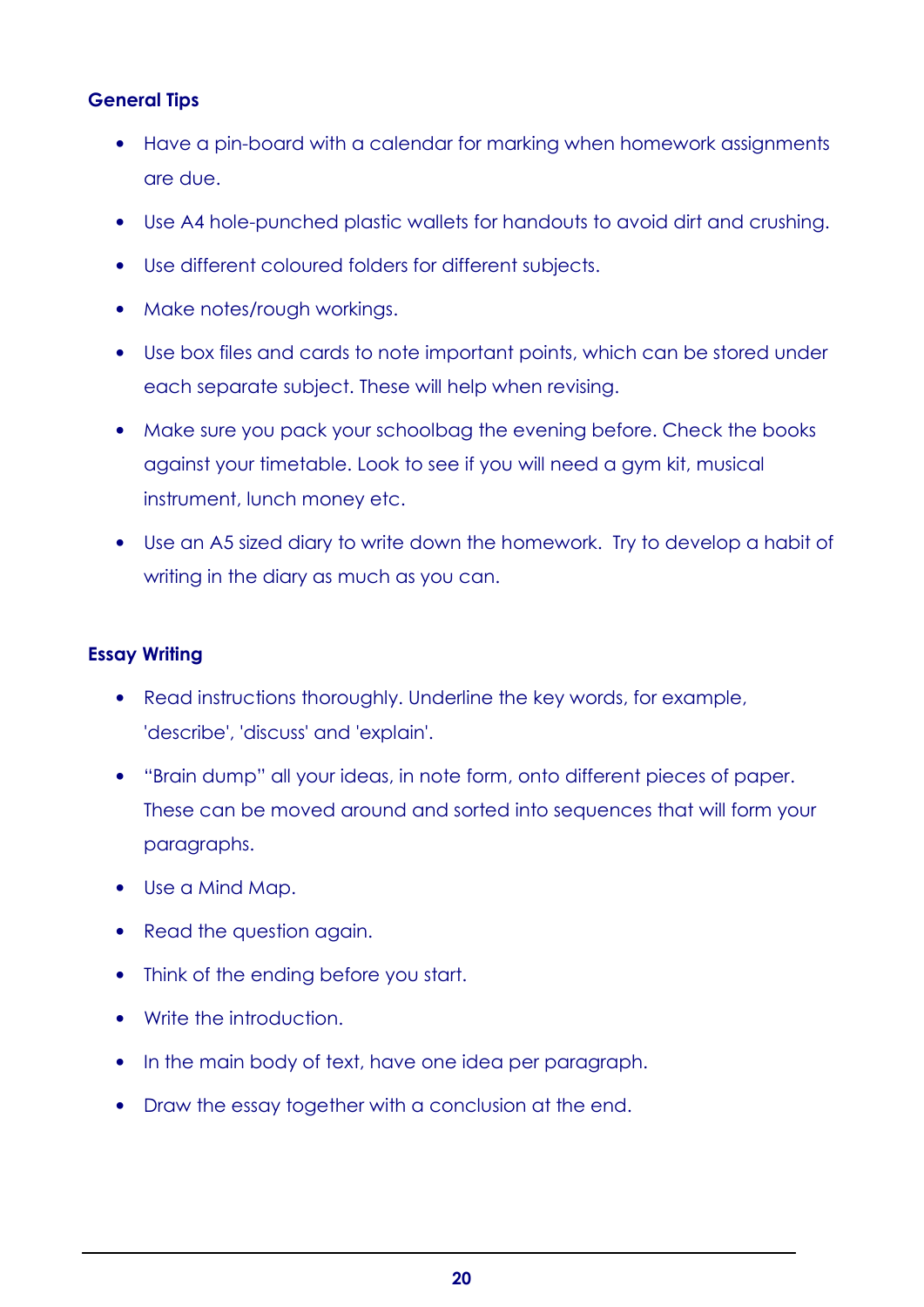- Proof read. Read the essay through looking for spelling, punctuation and grammar errors. Read the essay aloud and follow each word with your finger or a pencil. This will help you notice omitted words.
- Proof read it again, but this time, work backwards from the end of the essay to the beginning.

## General Tips

- Use Mind Maps. Mind Mapping is explained well in the video, "Get Ahead. A Short Cut to Straight "A's"" by Lana Israel, Tony Buzan and Richard Carylon. Produced by Island World Video
- Spider diagrams. The title of the essay is in the body of the spider. All the legs are ideas for the story. This helps keep your mind on the title of the essay.
- If you find writing difficult and you cannot put all your ideas on paper, ask the teacher if you can submit your essay in another format.
- Use a computer/notebook. The "cut and paste" facility and the spell checker are particularly helpful.
- Voice activated software can allow a young person in secondary school the freedom of producing quality reports, assessments, projects etc.

There are some excellent study skills books listed at the end of this booklet which are particularly useful for young people in secondary school.

### BE AWARE

Your child may have disappointments but with your encouragement and help he may find ways of coping with them.

He may need help to organise himself. Don't let him miss his beloved football because he left the kit at home.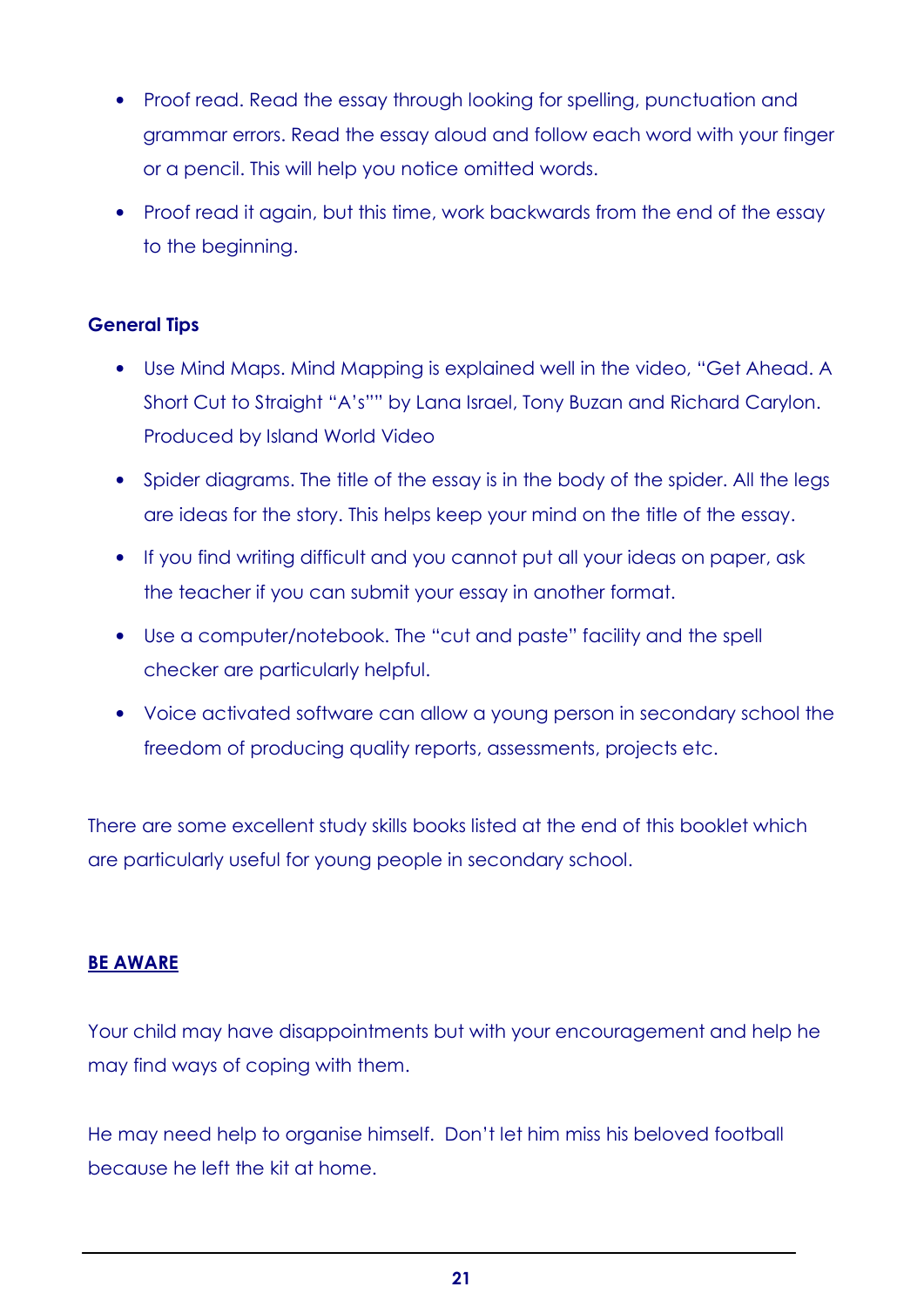REMEMBER - School is only a part of your child's life. Encourage him to spend time on enjoyable things. A young person with dyslexia can be talented in other ways; some become highly skilled at the spoken word whilst others are talented artistically, athletically, musically or practically. Parents should encourage these strengths as they might well form the basis of a career or of a life long hobby.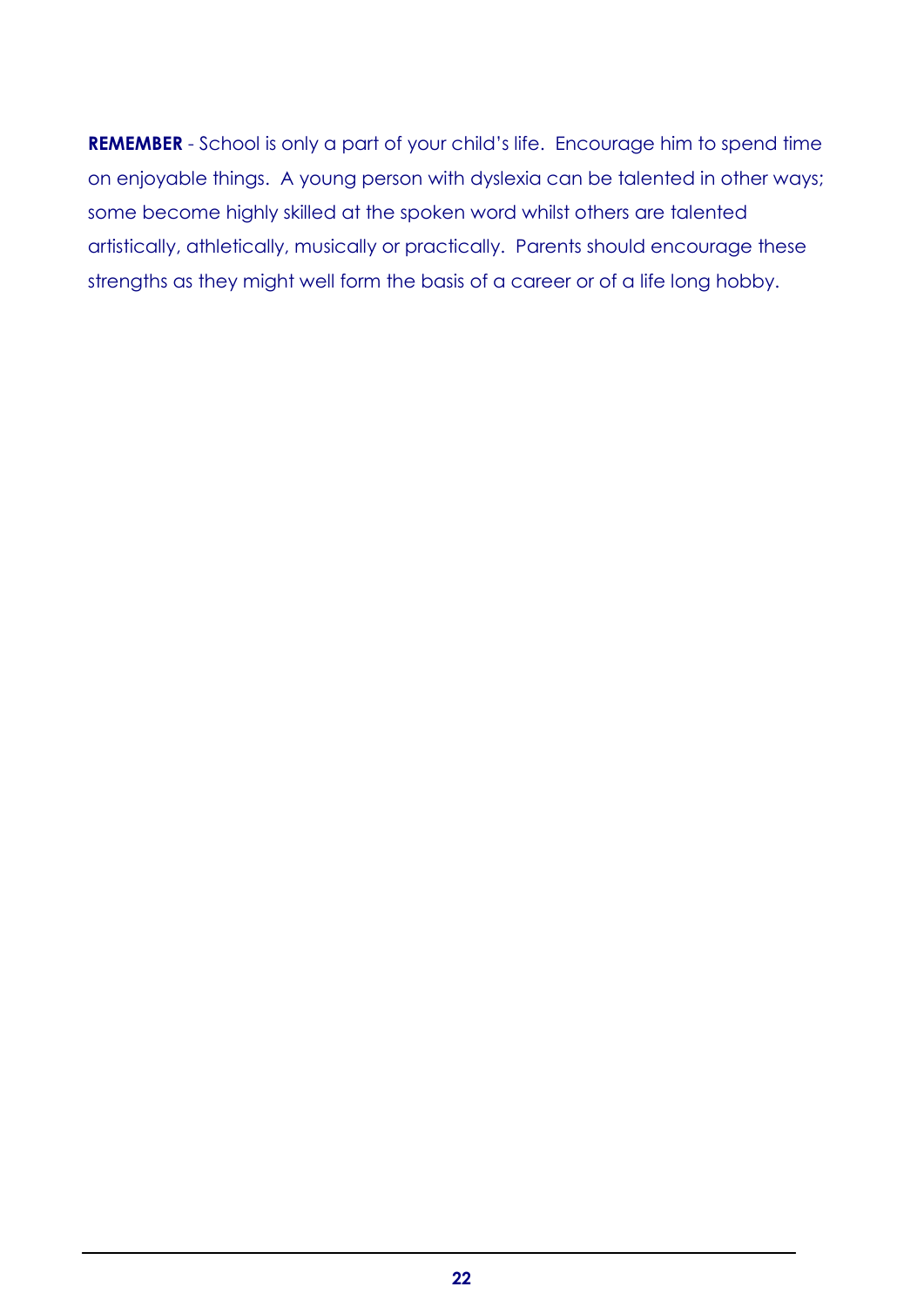## HOW CAN A CHILD WITH DYSLEXIA BE HELPED IN SCHOOL?

Your child will spend most of his time in mainstream classrooms and with appropriate support many children with dyslexia can achieve success in this setting.

Many schools consider dyslexia as a whole school issue. In order to acquire and maintain effective dyslexia teaching strategies, Continuous Professional Development should be made available to all teachers on an annual basis. Such support enables teachers to develop an understanding of what works for children with dyslexia but which can also benefit the whole class.

It must be remembered that each child with dyslexia is an individual with his own particular strengths and weaknesses.

Some children need more intensive help from the support for learning staff. The support your child receives should reflect his own need both in the level and type of support. However there are general approaches that can make school life easier.

### General Strategies

Children with dyslexia in the early years benefit from small group, structured, multisensory teaching which involves the children using their ears, eyes and movement in some way. They will also need much over-learning which, essentially, means being taught the same thing several times but in different ways.

The teacher can help by presenting information in different ways; visual as well as verbal, by being aware that the child has a difficulty and by having a classroom where it is okay to ask for help.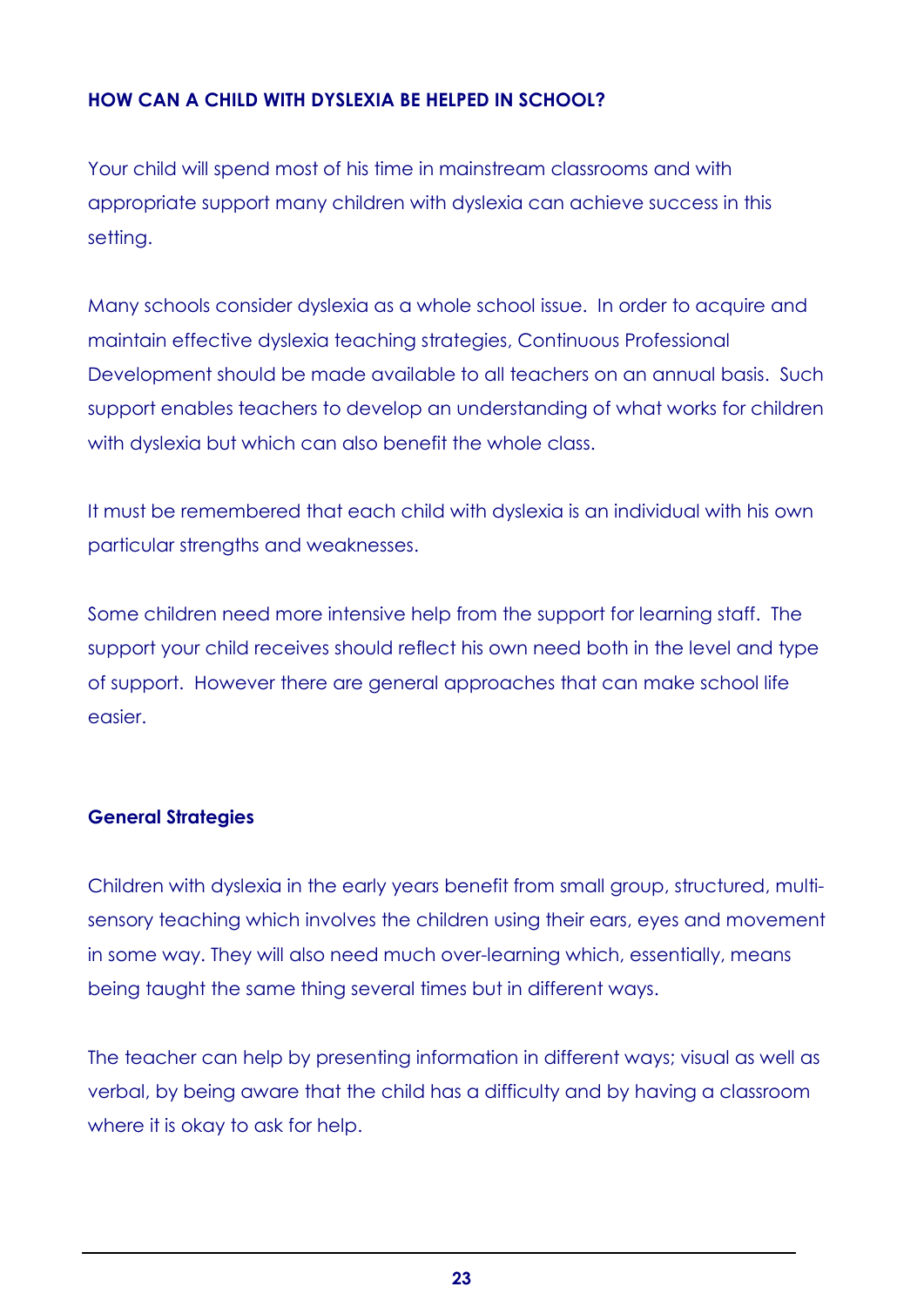As most children with dyslexia in adolescence can have difficulties with the speed of processing information, this can make for difficulties in the classroom on a daily basis. For example if the teacher speaks too quickly, or gives too much information at once, children will miss vital parts of the information. The child may not admit that he missed information in case it is thought that he has not been paying attention. He may wonder why the class is getting on with a given task and he is left in complete bewilderment.

#### Strategies for the Lower Primary School

Some children find it helpful to be told that reading and writing is simply a recorded code for the way we speak. The sounds we speak are represented by a letter or group of letters that go together to make up words. What the child needs to learn is the code; i.e. how to put the symbols for sounds together in order to read and write words.

Classroom teaching of reading has become, in recent years, more dyslexiafriendly. However some children will benefit, particularly in the early stages, from more focused teaching either within a small group or on a one-to-one basis. A variety of structured phonic reading schemes are used in schools.

Children with dyslexia will also benefit from appropriate small group teaching for spelling. Spelling in the English language is not straightforward as many sounds can be spelled in several different ways and indeed different spellings can have the same sound, such as 'tail' and 'tale'.

For the child with dyslexia, learning to spell can be extremely difficult but once the child has learned the most important principles, spelling difficulties can be overcome using appropriate skills and technology.

Remembering times-tables and number bonds can also present difficulties even with extreme effort. It is important that such children are not held back in their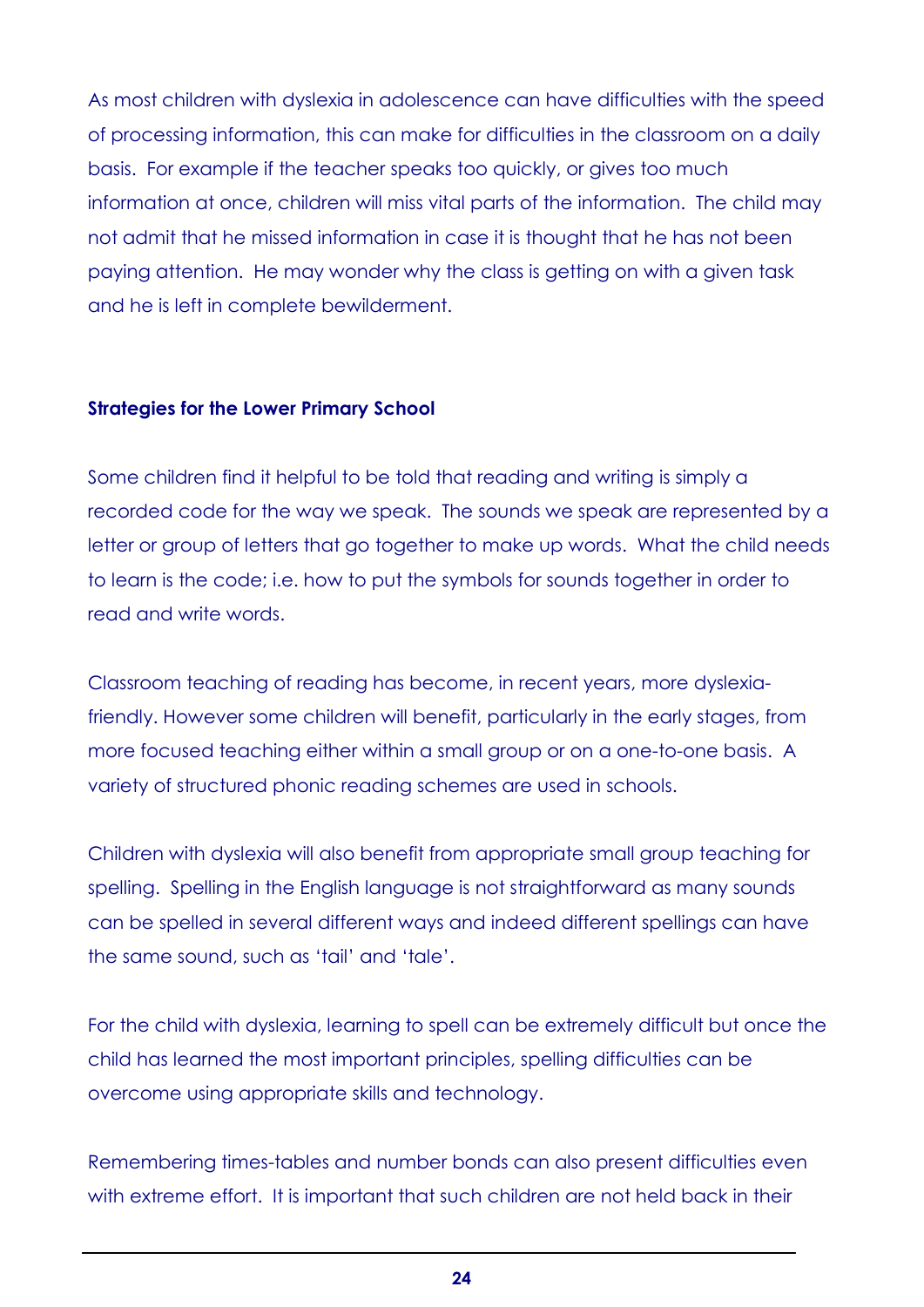learning and understanding of the maths curriculum and the use of number squares and calculators should be available as a tool where appropriate.

## HELP WITH READING

- Try to provide a positive, productive period to contribute actively to the lesson.
- Try to give the child the opportunity to practise his reading skills and show off his ability.
- Participate in his reading experience instead of listening.

#### **Hints**

- Encourage reading by looking at books together. Rag books, board books are great for younger children.
- ▶ Read aloud together use expressive features, different voices to encourage the child to try this too.
- > Joining a library can help establish a good attitude towards books.
- $\triangleright$  Encourage the child to look at things for information e.g. cereal box, streets, roads, maps.
- $\triangleright$  Together, read articles from the newspaper and discuss what they mean.
- ▶ Reading should be fun so try not to pressure him and don't expect too much too soon.

### Keep It Fun

- $\Diamond$  Read stories at bedtime where it is quiet and you can be comfortable together.
- $\Diamond$  Make sessions fun by playing around with rhyming words and associated words.
- $\Diamond$  Read books that are comparable with his reading ability. There are many graded series that can be purchased even for the older child.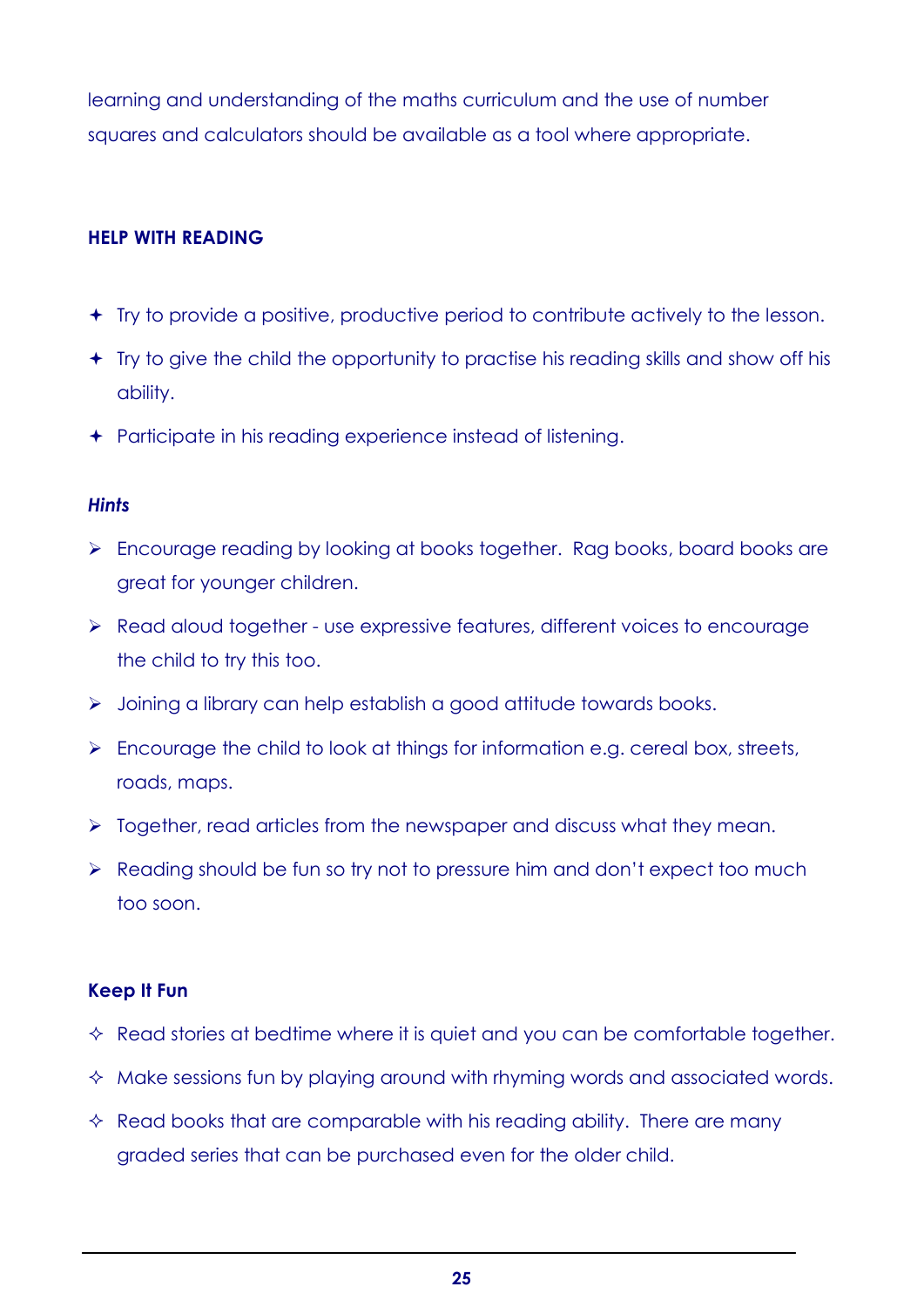- $\Diamond$  To build self-belief it is sometimes better to start on an easier book to encourage and boost his confidence.
- $\Diamond$  Praise him for the attempted words he gets correct. Always look for the things that he can do rather than what he cannot.
- $\Diamond$  Use bookmarkers to keep place in a book.
- $\Diamond$  Encourage the child to try to decode the words himself. Don't leave him to struggle though! If he is stuck - give him a clue e.g. look at the beginning of the word, are there familiar letters, look at the picture, look at the words around, try giving the first sound.

Give him the chance to `make up' stories whilst you write them down for him. Then as he progresses, ask him to write them down as clearly and as accurate as he can. In time, you could ask him to transfer his story onto a PC to make it more presentable.

### Strategies for the Upper Primary School

It is important that a range of strategies and study skills are taught as early as possible. These can include:

- \* Keyboard and other computer skills
- \* Mind mapping
- \* Bullet pointing or highlighting work

What works for each child will depend on:

- \* His own learning style
- \* The demands of the task
- \* The nature and severity of his difficulties
- \* His areas of strength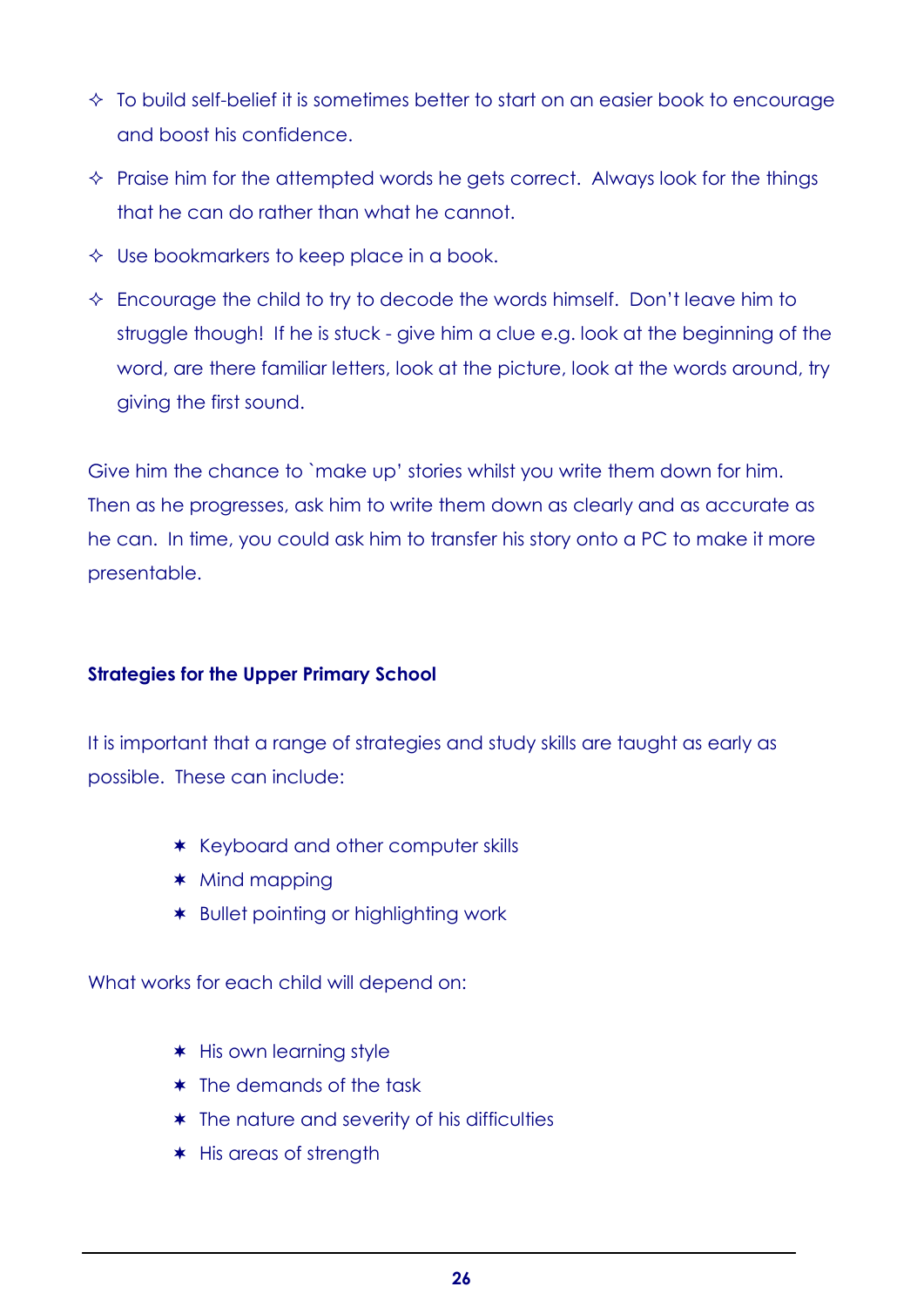It can be useful for the child to begin secondary school with an understanding, and with plenty of practice, of what strategies work for him.

 It is also important that children feel they are not being judged solely on the level of their reading and writing.

## Strategies for the Secondary School

The secondary school presents all children with a whole new range of experiences. While some children will be able to use and develop strategies previously learned, the difficulties of some children will only become obvious with the increasing demands of the secondary school curriculum. As some children will have strengths in particular areas such as art, sport, drama, music, maths, technology, computing, etc. the secondary school can present the learner with an opportunity to achieve high levels of success, perhaps for the first time.

It is in the learner's interests if subject teachers work in collaboration with the pupil support and guidance staff to further the understanding of a child's needs. Help can be given by:

- \* Having high expectations
- **\*** Giving clear instructions in different formats
- **\*** Giving handouts so pupils do not have to copy information form the board
- **\*** Making a glossary of key and technical words when new topics are being introduced
- \* Allowing extra thinking time
- **\*** Encouraging group discussions where pupils with dyslexia can often show their strengths
- \* Asking the pupils what strategies they find most useful to aid their learning.

Dyslexia Scotland has distributed, free of charge, an 18-booklet pack on Supporting Pupils in the Secondary Curriculum to every secondary school in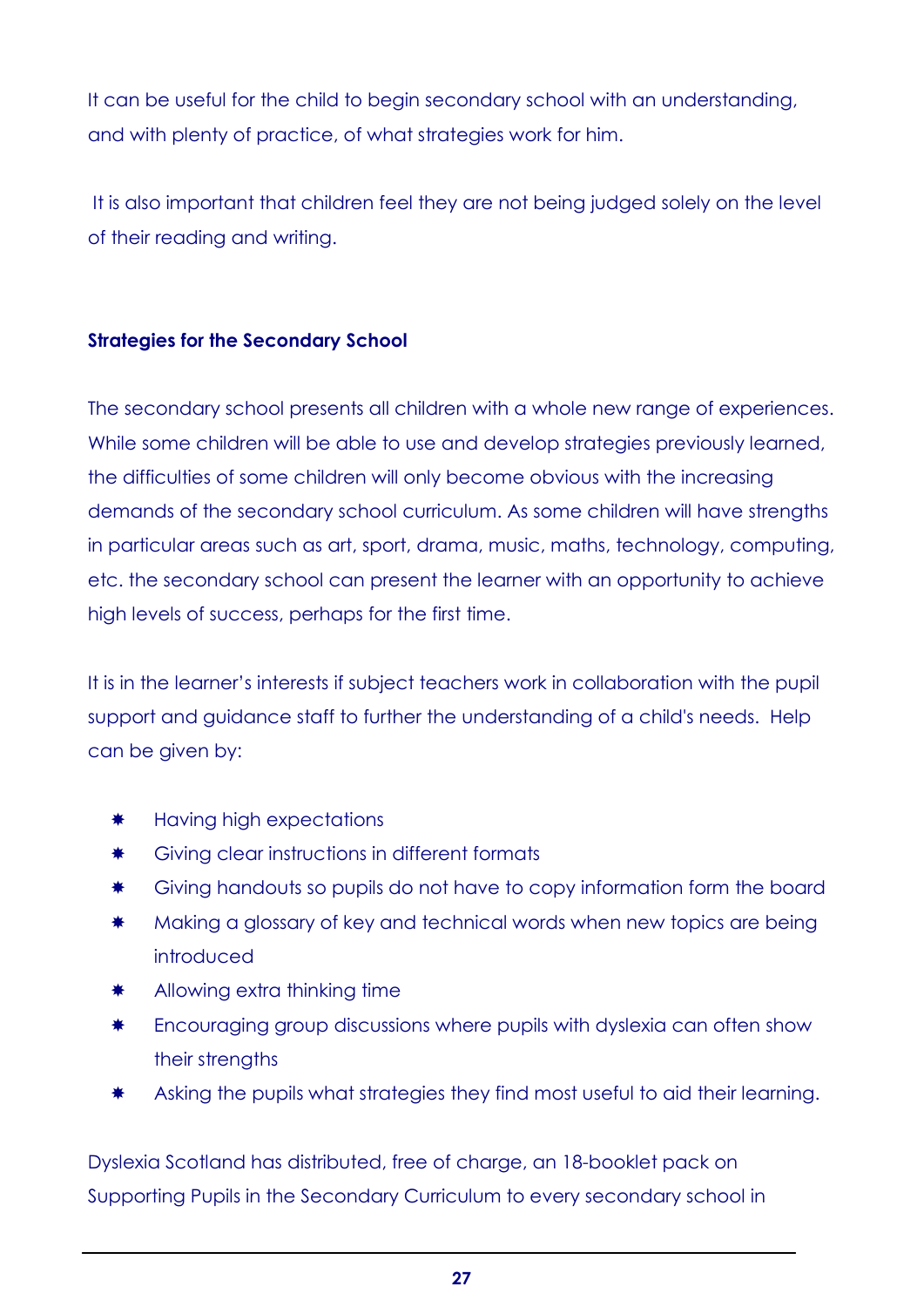Scotland. Each booklet covers a different subject e.g. one is for the Arts, one for science etc. Each teacher will have access to the booklet which relates to their specific subject providing guidance on how to support a young person with dyslexia within their classroom.

### **Examinations**

The Scottish Qualifications Authority has a progressive and sympathetic policy towards pupils with dyslexia.

For a candidate with dyslexia these arrangements can include digital exams, extra time, a reader and/or scribe, use of a dictaphone, computers, transcription of work with or without correction.

Exam arrangements used will be specific to each pupil and it is important that the pupil is familiar with his chosen strategies.

Many schools use learning support time (one-to-one or small group) to explore with pupils the strategies they would find useful in exams. This may be for only one period a week and can be a time where children can gain insight into their own difficulties, learn specific strategies and study skills, (for exams, class-work and homework) and discuss any problems they are experiencing in particular subject areas. This is most effective if carried out from S1/S2 and not just some weeks before exams begin.

Free downloadable documents for students with additional support needs, for schools and for parents are available from the Scottish Qualifications Authority's website - www.sqa.org.uk.

Any problems that arise with arrangements for examinations should be resolved by talking with the class, guidance or support for learning teacher. You may also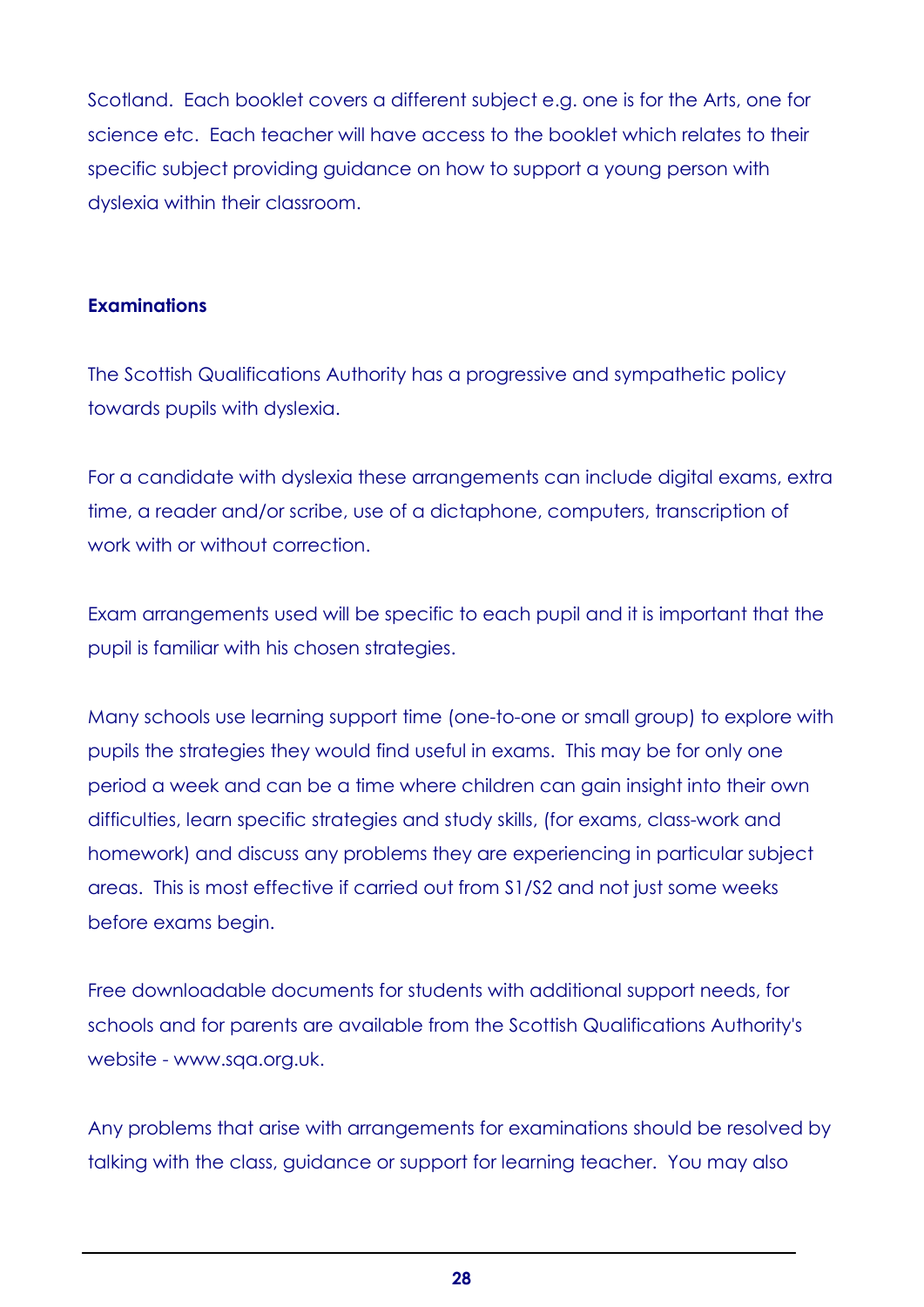contact the Headteacher who has responsibility for all children attending the school.

If you are still dissatisfied or if the problem persists you can contact the Area Network Teacher (who may have a different title in your area) within the Local Education Department.

It is always in your child's best interest if parents and schools can establish and maintain a good working relationship. If this breaks down, be persistent in trying to find solutions to your child's difficulties.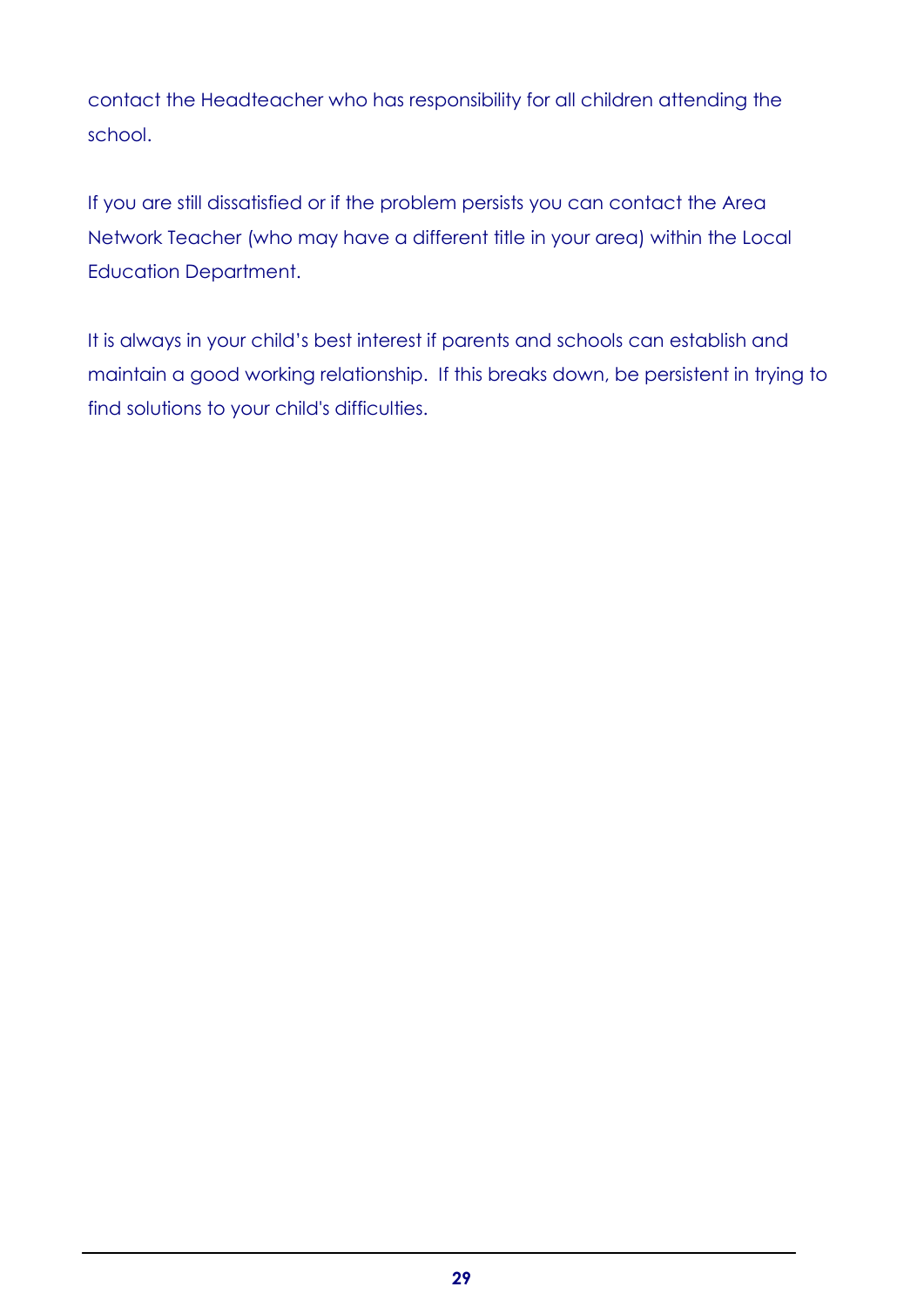### DYSLEXIA AND MATHS

There is now a greater awareness that difficulties in mathematics frequently occur with dyslexia. This can be related to the fact that mathematics is a sequential subject and that sequencing skills can be an issue for people with dyslexia.

Some are gifted problem solvers despite persisting difficulties in, for example, rote learning of basic facts. If the problem is not appropriately and continuously addressed, these learning difficulties may reduce the extent of the person's mathematical experiences, making it harder for him to develop concepts and to progress past the very basic levels of knowledge.

The following are areas that you may want to be aware of:

- \* Directional Confusion Children may write numbers backwards, E for 3, or be confused by the inconsistent 'starting points' of e.g. addition, subtraction or l long division.
- \* Sequencing Problems It may be difficult for a child to count, especially using one-to-one correspondence. It is frequently difficult for a child to count backwards. They may have difficulty remembering the sequence of steps to follow for long division. It may be difficult for a child to see a sequence e.g.  $4^{\circ}$ ,  $4^1$ ,  $4^2$ ,  $4^3$ .
- \* Visual Perception The pupil may confuse +,  $\div$ , and x (especially if written carelessly) or 6 and 9, 3 and 5.
- \* Spatial Awareness Spatial awareness is needed for work such as place value or distinguishing between 2 and Z or three-dimensional geometry. In the classroom, the pupil may lose his place on the page (or board) from which he is copying. He may not be able to relate two-dimensional drawing to the three dimensional shape they represent.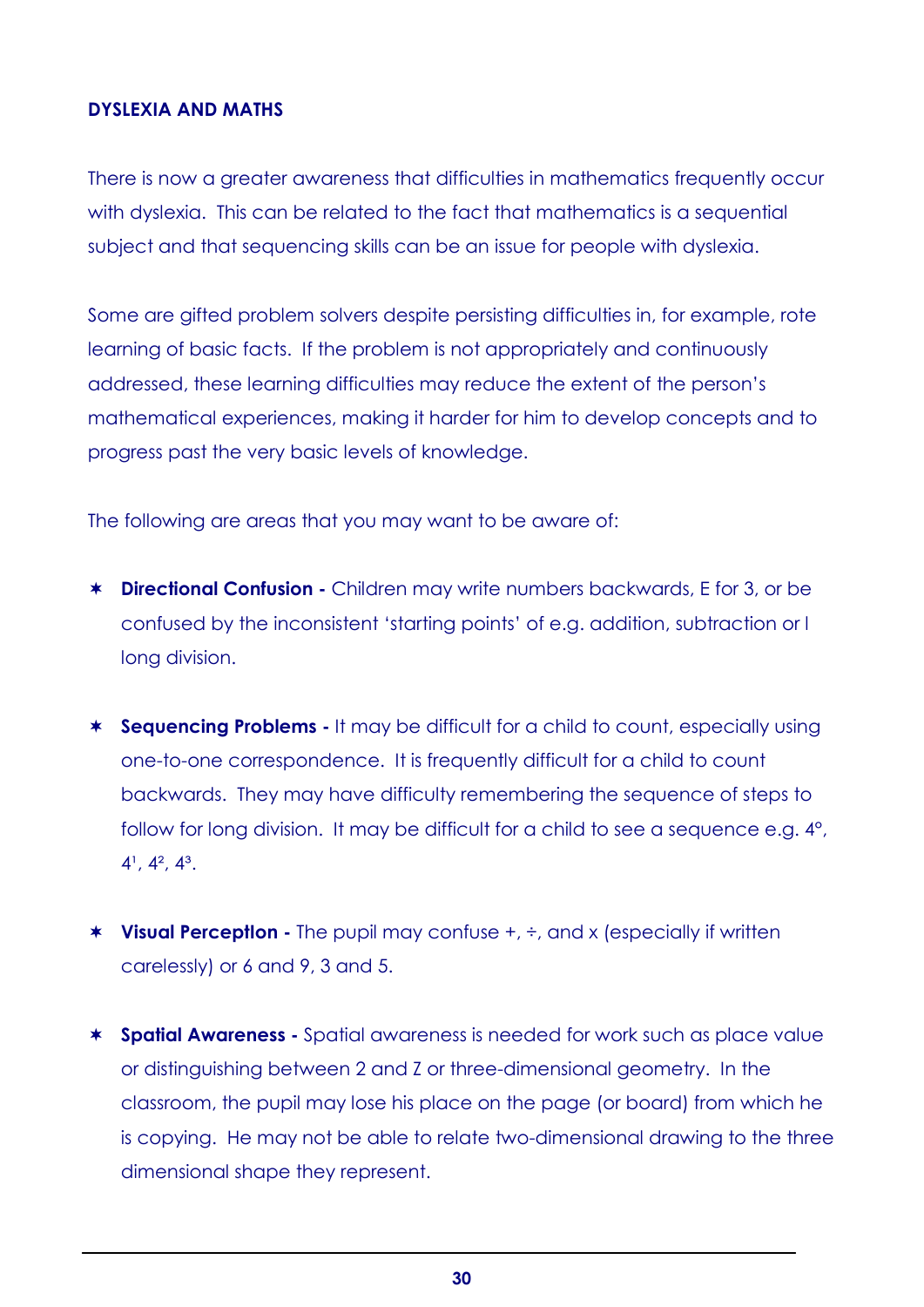\* Short Term (Working) Memory - Poor short-term memory can create several areas of difficulty and has a strong influence on how a pupil processes numbers. Deficits in short-term memory combined with long-term memory deficits create major problems e.g. a child trying to add 47 and 78 mentally has to hold the sum in his memory, work out 7+8 (poor memory for basic facts), remember 5, carry 1, remember that he has to add 4+7 (and the carried 1), work out 7+4+1, recall the 5 and put them all together in the right sequence 125.

 Short-term memory difficulties may even prevent a pupil from starting a problem; he may simply forget some or all of the teacher's instructions or, if his short-term memory is overloaded, he may be left with absolutely no clue as to where to start. The pupil may not be able to 'hold' the visual image of the sum he is trying to solve. He may not be able to hold the sum in visual auditory memory while he searches for a necessary number fact. (Indeed the working out of that fact, say, 9+6 by counting on, may overload the memory and leave him not remembering the initial sum.)

\* Long Term Memory - Rote learning, as a means of loading information into long-term memory, is rarely effective with learners with dyslexia - teachers may persist in trying. Learners with dyslexia have significant difficulties learning basic facts such as times tables. This is particularly frustrating for parents who encourage the child to practise until he can do this only to find that he has forgotten again soon after.

 Poor long-term memory may also hinder other areas of mathematics, such as recall of algorithms (methods) or formulae.

### The language of Mathematics: Difficulties in Naming

Mathematics has its own language and symbols and this brings further problems for the learner with dyslexia whose language skills may be weak. To complicate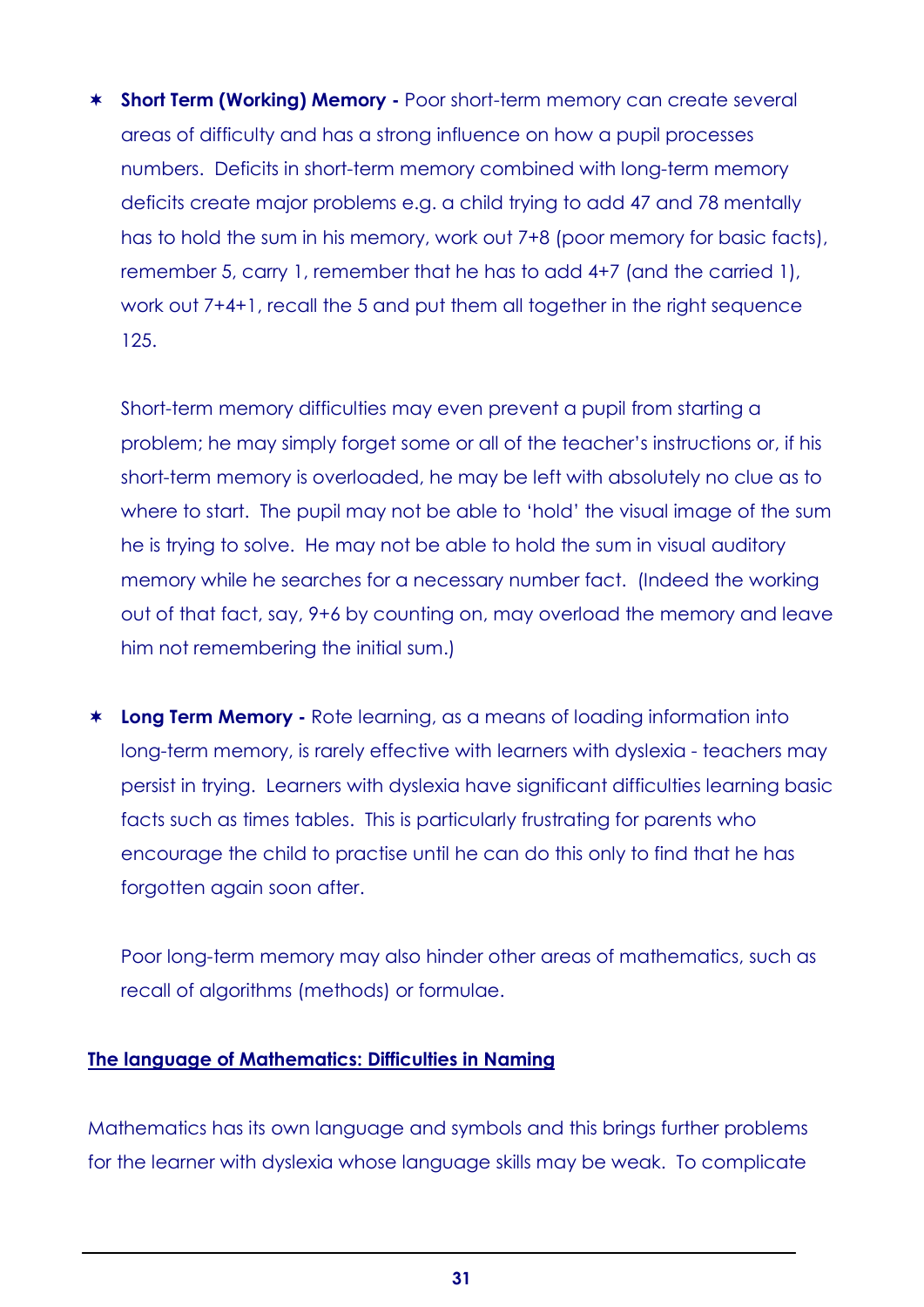the issue further, the same symbol often has different names, e.g. + means add, more, plus, positive, and etc.

## Word Skills (Kibel, 1992; E Miles)

A child needs to be able to read a problem with accuracy (and a certain amount of speed). The wording for mathematics problems tends to be precise and so needs accurate reading and interpretation. A child who misses key words or perhaps small words such as 'not' will be disadvantaged.

## Cognitive Style

The child's cognitive style, the way he works out a problem, is significantly influenced by the factors previously mentioned. It may not match the teacher's cognitive style. Some writers use the terms learning and teaching style, which often refer to classroom styles, for example, informal or formal, a management aspect.

Although this is relevant in that a teacher whose style is predominately verbal will disadvantage a child whose style is predominantly visual, we are referring here to the cognitive styles of teacher and the learner.

### **Conceptual Ability**

The child's ability to form concepts will be aided by the range and extent of the experiences He receives. Drill and practice is often used to reinforce a new topic. A student with dyslexia is typically slower and will often manage less practice for this reason alone. A child who continually fails in mathematics will also have a small variety of experiences and consequently will be less likely to be able to see patterns and to generalise and thus to form concepts. This has the effect of compounding his difficulties and hindering his progress.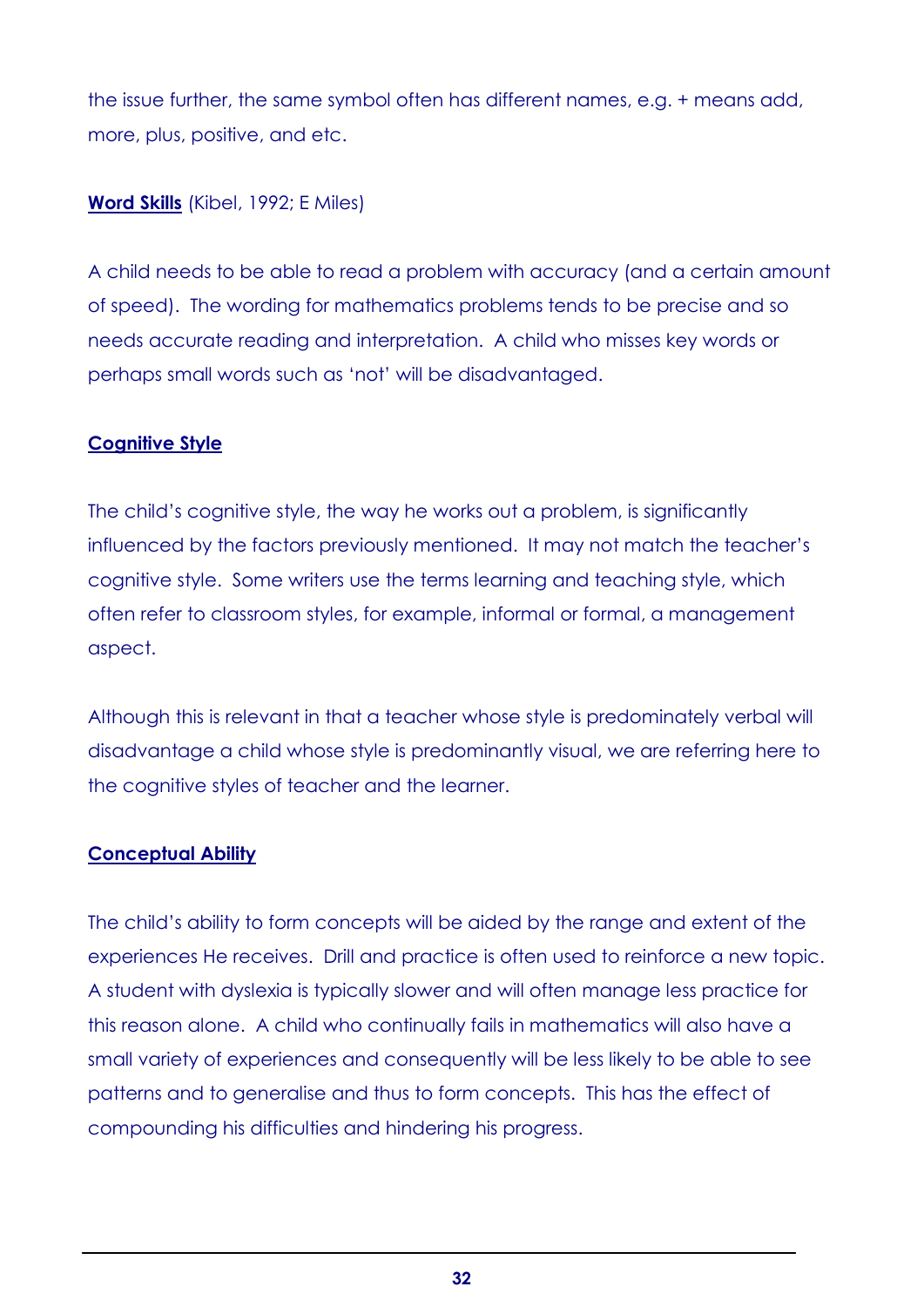## Anxiety and Self Image

Overlaying all the above areas of difficulty is the child's poor self-image and his mathematics anxiety (Buxton, 1981). This is a cumulative and cyclic problem more failure, more anxiety, more failure, poorer self-image, more failure, etc.

A list of books on how to support a student experiencing difficulties in mathematics is at the end of this booklet.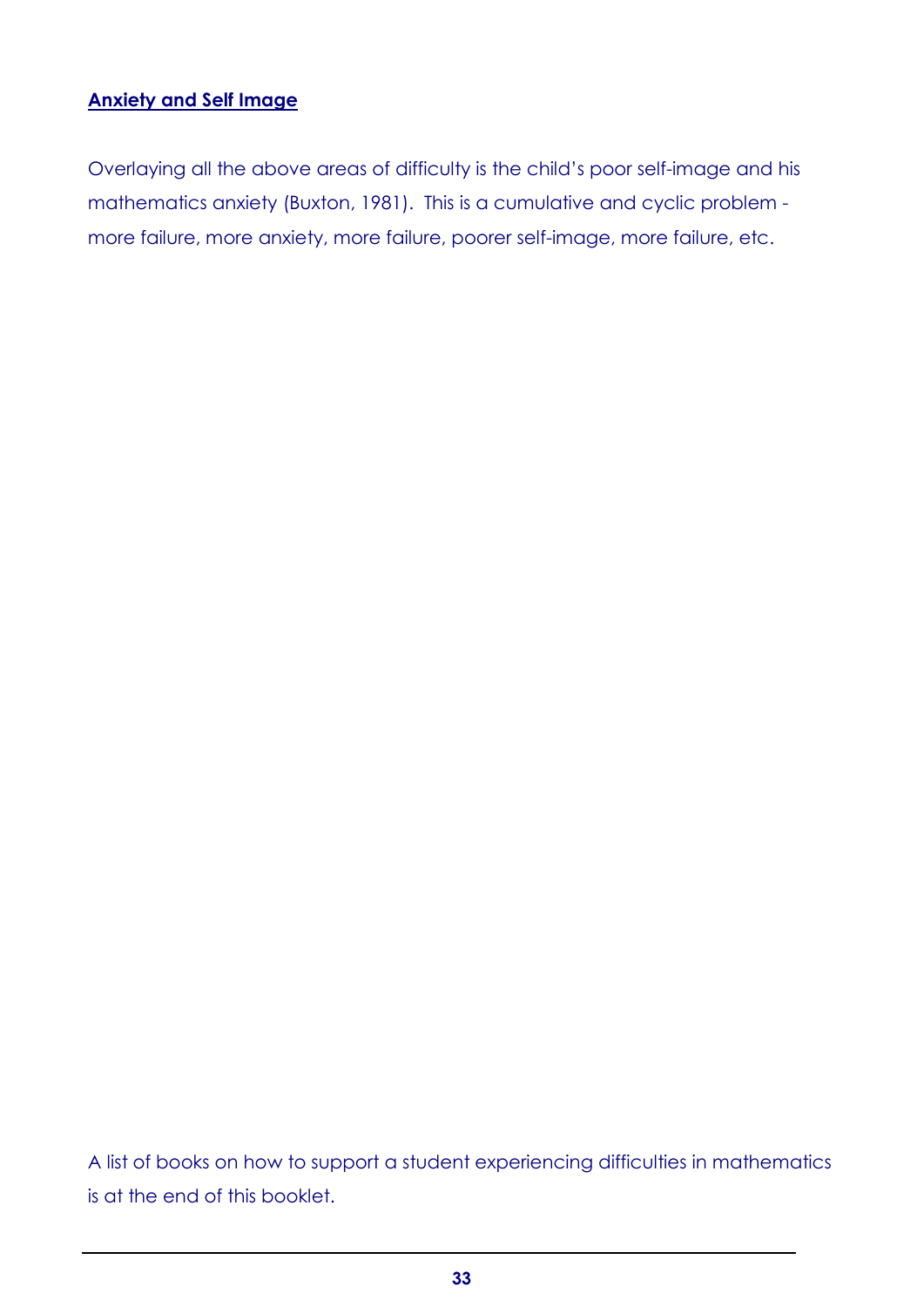## VISUAL DIFFICULTIES

Some children and adults who have difficulty with reading experience visual distortion when viewing a page of print. You may notice a few of the following:

- \* Your child may blink a lot whilst reading
- \* Get tired quickly when reading
- \* Letters on a page move around
- \* Letters are blurred
- \* White paper with black text may appear to glare
- \* Eyestrain
- \* Regular headaches/migraines

The resulting visual discomfort and perceptual distortion may interfere with reading.

The distortion is common in people who have binocular instability for which eye exercises may be appropriate, but it can occur independently of any problem in people whose eyesight is otherwise perfect.

This particular problem can be helped by the use of colour in front of the eye. It can reduce the stress, the headaches, the migraines, the slow reading rate etc.

Testing is usually carried out by a specialist optician or an orthoptist. In education some local authorities have teachers who are able to use specialised testing kits to identify a suitable coloured overlay for children to use.

### Meares Iren Method

The Irlen Method is a way to treat light sensitivity and perceptual difficulties. Testing is carried out by a certified Irlen Practitioner and coloured filters are use either as glasses, contact lenses or applied to prescription lenses.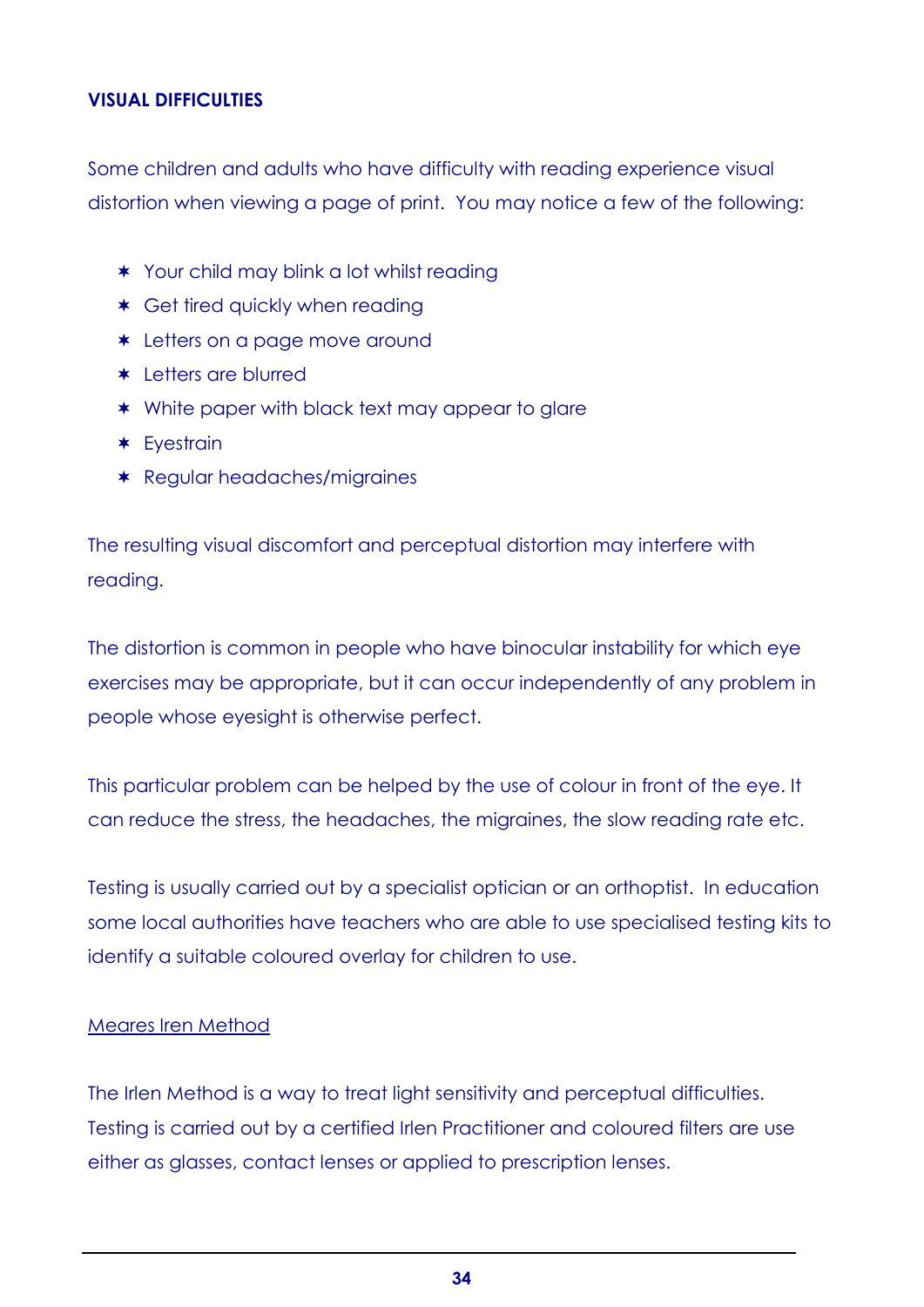If you would like to know where the nearest person is who can carry out coloured overlay testing or Meares Iren testing you should contact Dyslexia Scotland on 0844 800 8484.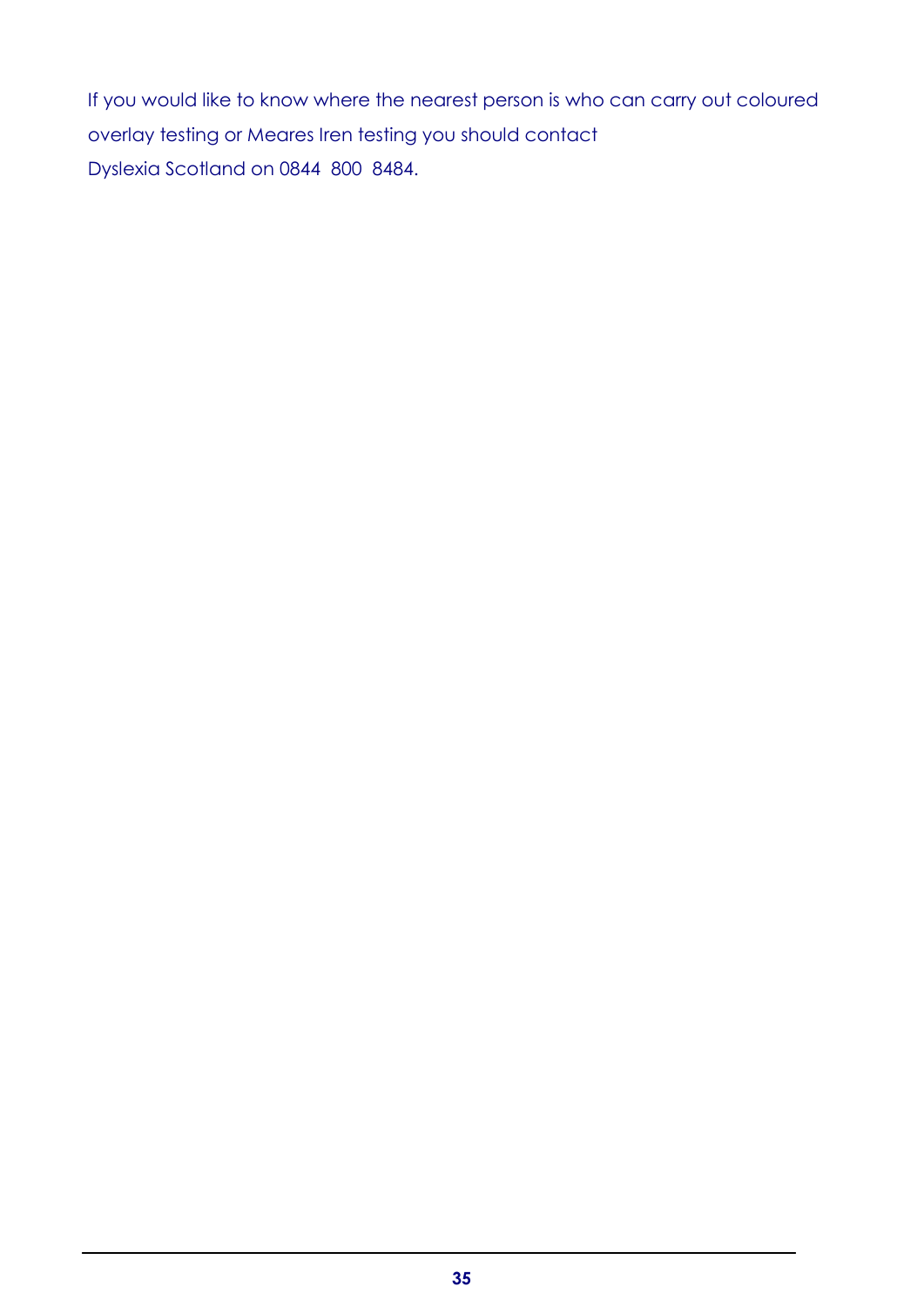## SUGGESTED READING LIST

| <b>Books</b>                                                                                                                                                                                       | <b>Supplier</b>                 | <b>Phone No.</b> |
|----------------------------------------------------------------------------------------------------------------------------------------------------------------------------------------------------|---------------------------------|------------------|
| <b>Overcoming Dyslexia - Bevé Hornsby</b><br>(an overview of dyslexia and how it affects a<br>child with useful hints and tips on how to help)                                                     | <b>SEN Marketing</b>            | 0207 7223 1144   |
| <b>How To Detect and Manage Dyslexia</b><br>by Philomena Ott<br>(an overview of dyslexia, history, definitions,<br>what is etc. more like a handbook)                                              | Heinemann                       | 01865314301      |
| This Book Doesn't Make Sense - Jean Augur<br>(Summaries the author's home and classroom<br>experiences and has practical advice on how to<br>help dyslexic people develop to their full potential) | Whurr                           | 0207 359 5979    |
| Let's Discuss Dyslexia<br>(A book for young people (P6+) to read to<br>help them understand dyslexia)                                                                                              | Desktop Publishing 01652 688781 |                  |
| So You Think You Have Problems<br>(For young people in early primary school to<br>help them understand dyslexia)                                                                                   | <b>Egon Publishers</b>          | 01462894498      |
| A Parent's Survival Guide - Christine Ostler<br>(coping and dealing with a dyslexic child from<br>the parents point of view - a good overview)                                                     | <b>SEN Marketing</b>            | 01924 871697     |
| <b>Study Skills (suits late primary/secondary)</b><br>by Christine Ostler<br>(hints and tips for organisation, studying, essay writing etc)                                                        | <b>SEN Marketing</b>            | 01924 871697     |
| <b>Advanced Study Skills (suits secondary/</b><br>students by Christine Ostler<br>(more advanced tips for organisation, essay<br>structure, timetabling - very good book)                          | <b>SEN Marketing</b>            | 01924 871697     |
| <b>Toe By Toe - Keda Cowling</b><br>(Helps with teaching reading. Suits ages 8 - 80!<br>see website for more infowww.toe-by-toe.co.uk<br>& www.kedapublications.co.uk)                             | Keda Learning                   | 01274 598807     |
| <b>Stride Ahead - Keda Cowling</b><br>(to aid comprehension - should have a reading<br>age of 9 before beginning this)                                                                             | Keda Learning                   | 01274 598807     |
| <b>Wide selection of `Mind Mapping' books</b>                                                                                                                                                      | <b>Buzan Centres</b>            | 01202 674676     |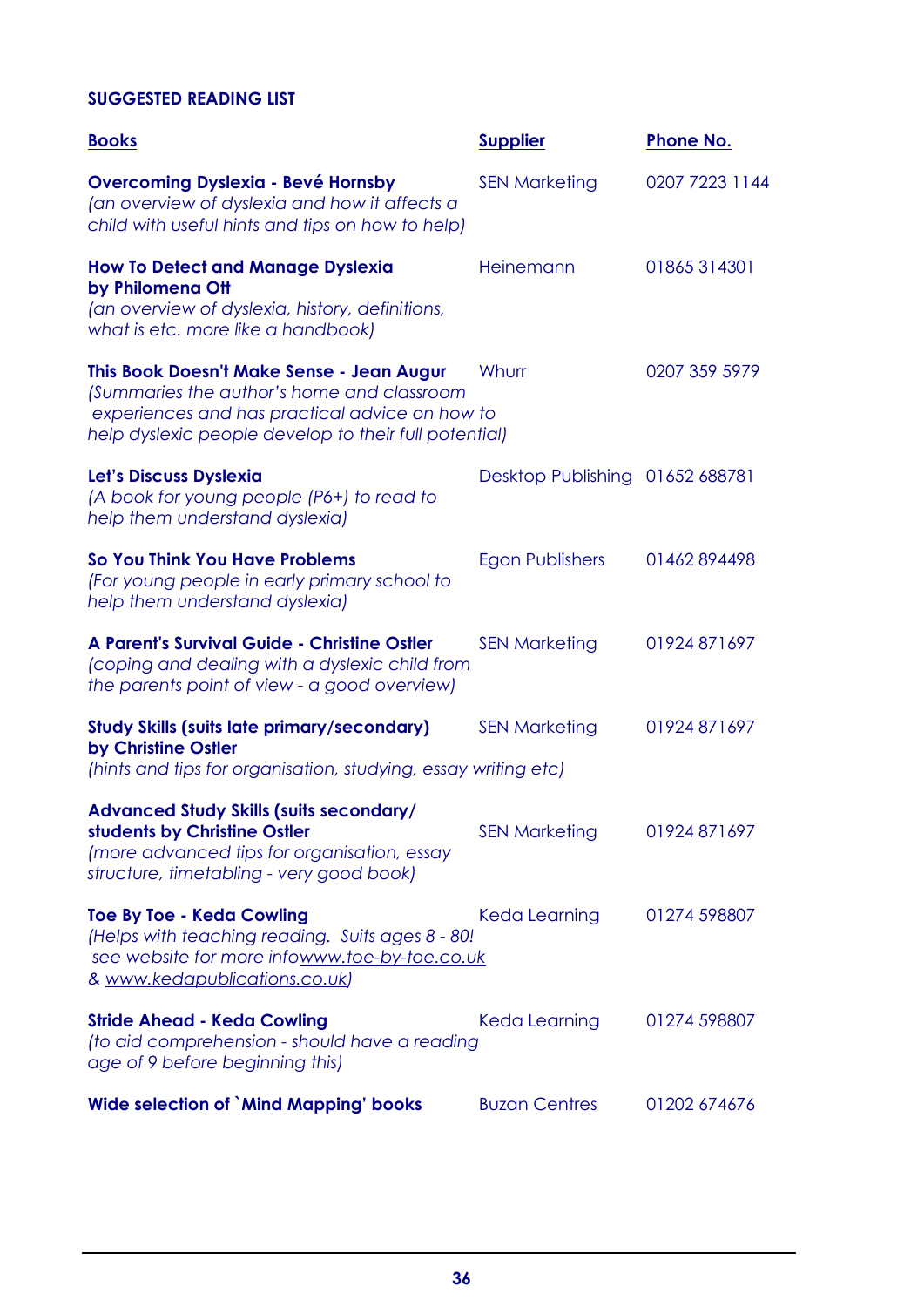| <b>Books</b>                                                                                                                                                                                                                                                           | <b>Supplier</b>      | <b>Phone No.</b> |
|------------------------------------------------------------------------------------------------------------------------------------------------------------------------------------------------------------------------------------------------------------------------|----------------------|------------------|
| <b>Seven Ways to Help Your Child with Maths</b><br>(practical suggestions for stimuatling maths<br>through everyday examples, games and activities)                                                                                                                    | <b>REM</b>           | 01458 254750     |
| Power of 2<br>(reinforces and practices numeracy work suitable<br>for all ages)                                                                                                                                                                                        | <b>SEN Marketing</b> | 01924 871 697    |
| <b>Seven Ways to Help Your Child with Reading</b><br>(practical suggestions for stimuating reading<br>through everyday examples, games and activities)                                                                                                                 | <b>REM</b>           | 01548 254750     |
| <b>Dyslexia - Successful Inclusion in the</b><br><b>Secondary School</b><br>(increasingly dyslexia is becoming an inclusive issue.<br>This book gives useful help on addressing the needs<br>of the dyslexic student, subject specific info, school<br>management etc) | <b>SEN Marketing</b> | 01924 871697     |
| <b>Revised Structured Cursive Writing</b><br>(a programme to help with teaching cursive<br>writing-Includes pen)                                                                                                                                                       | Ann Arbor            | 01668 214460     |
| <b>The Word Wasp - Harry Cowling</b><br>(Structured multisensory one-to-one workbook<br>teaches the spelling rules through phonic spelling)                                                                                                                            | <b>SEN Marketing</b> | 01924 871697     |
| <b>Specific Learning Difficulties (Dyslexia)</b><br>A Teachers Guide by Dr. Margaret Crombie<br>(a practical guide for teachers who wish to know<br>about teaching a dyslexic pupil)                                                                                   | Ann Arbor            | 01668 214460     |
| <b>Maths &amp; Dyslexics - Anne Henderson</b><br><b>Maths for the Dyslexic - Anne Henderson</b><br>(information & practical guide to support<br>dyslexic pupils with mathematic difficulties.)                                                                         | <b>SEN Marketing</b> | 01924 871697     |
| <b>Mathematics for Dyslexics - Chinn &amp; Ashcroff</b> SEN Marketing<br>What to Do When You Can't Tell the Times Tables<br>What to Do When You Can't Add and Subtract                                                                                                 |                      | 01924 871697     |
| Demystifying Dyslexia - Krupska, Klein<br>(practical and informative guide to dyslexia,<br>adults/students)                                                                                                                                                            | <b>SEN Marketing</b> | 01924 871697     |
| <b>Dyslexia and Stress - Miles &amp; Varma</b><br>(Presents documented evidence on dyslexia<br>and stress. This book comprises a series of essays on<br>stress at different ages and in a variety of circumstances)                                                    | Whurr                | 0207 359 5979    |